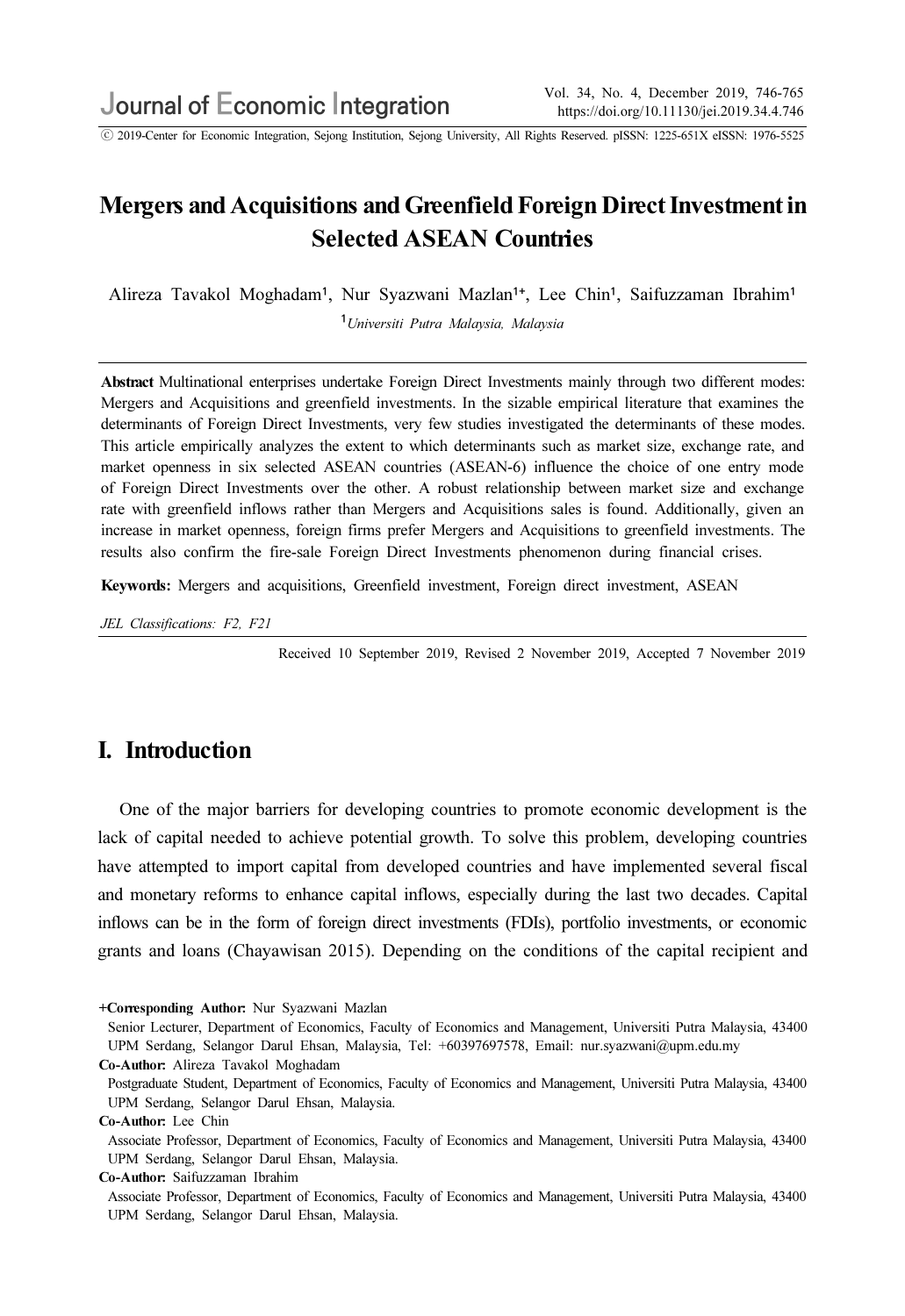source countries, the process can occur in different forms-the most important of which is FDI. Notably, other forms of capital flows only transfer physical capital, whereas FDI is a channel for transferring both physical and intangible assets, such as new technologies, managerial skills, and the host country's access to the global market. In particular, FDI flows to low-income countries through new technology transfers. Using low-cost endowments can create new capacities and enhance productivity, resulting in the host country's improved competitiveness, export performance, and economic growth. Meanwhile, ASEAN countries have become one of the most significant places for attracting FDI. FDI flows to these countries increased from 40 billion US dollars in 2005 to 136 billion US dollars in 2014, making them the largest FDI recipients in the developing world (ASEAN investment report 2016).

# A. Trends in FDIs, mergers and acquisitions (M&A), and greenfield inflows of ASEAN countries

According to a United Nations (UN) report, FDI can be considered approximately as the sum of M&A and greenfield investments (UNCTAD 2000). Following the UN report, we consider the differences between total net FDI inflows and M&A sales as the greenfield investment in the target countries1) (Column 5 in Table 1). This procedure has also been applied by Calderon, Loayza, and Serven (2004), Wang and Wong (2009), and Harms and Meon (2011).

As indicated in Table 1, the greenfield inflows account for approximately 86% of the total FDI received during 1990~2016 by the ASEAN countries. However, different trends were observed during the Asian financial crises (1997~1998 and 2007~2009), wherein the share of M&A inflows in total FDI increased sharply, and the share of greenfield investments in total FDI decreased dramatically. More precisely, the share of M&A in total FDI reached from 4.9% in 1996 to 14.6% in 1997 and 30.7% in 1998. However, during the same period, the share of greenfield investments in total FDI declined from 95% in 1996 to 85.3% in 1997 and 69.2% in 1998. A similar trend was observed during the 2007~2009 Asian crisis with different numbers (fire-sale FDI phenomenon).

Figure 1 shows the schematic trend in FDIs and its entry modes in the ASEAN region during 1990~2016 and depicts different patterns for M&A and greenfield inflows. Figure 1 also indicates that, sometimes, these trends opposed each other.

<sup>1)</sup> This measure of greenfield investments is suggested by the UN; however, because the data are reported on a balance of payment basis, where inward FDI is measured as the aggregation of greenfield investments, M&A sales, reinvestments, and disinvestments, the measure of the share of greenfield investments would not perfectly reflect their actual value (Wang and Wong 2009).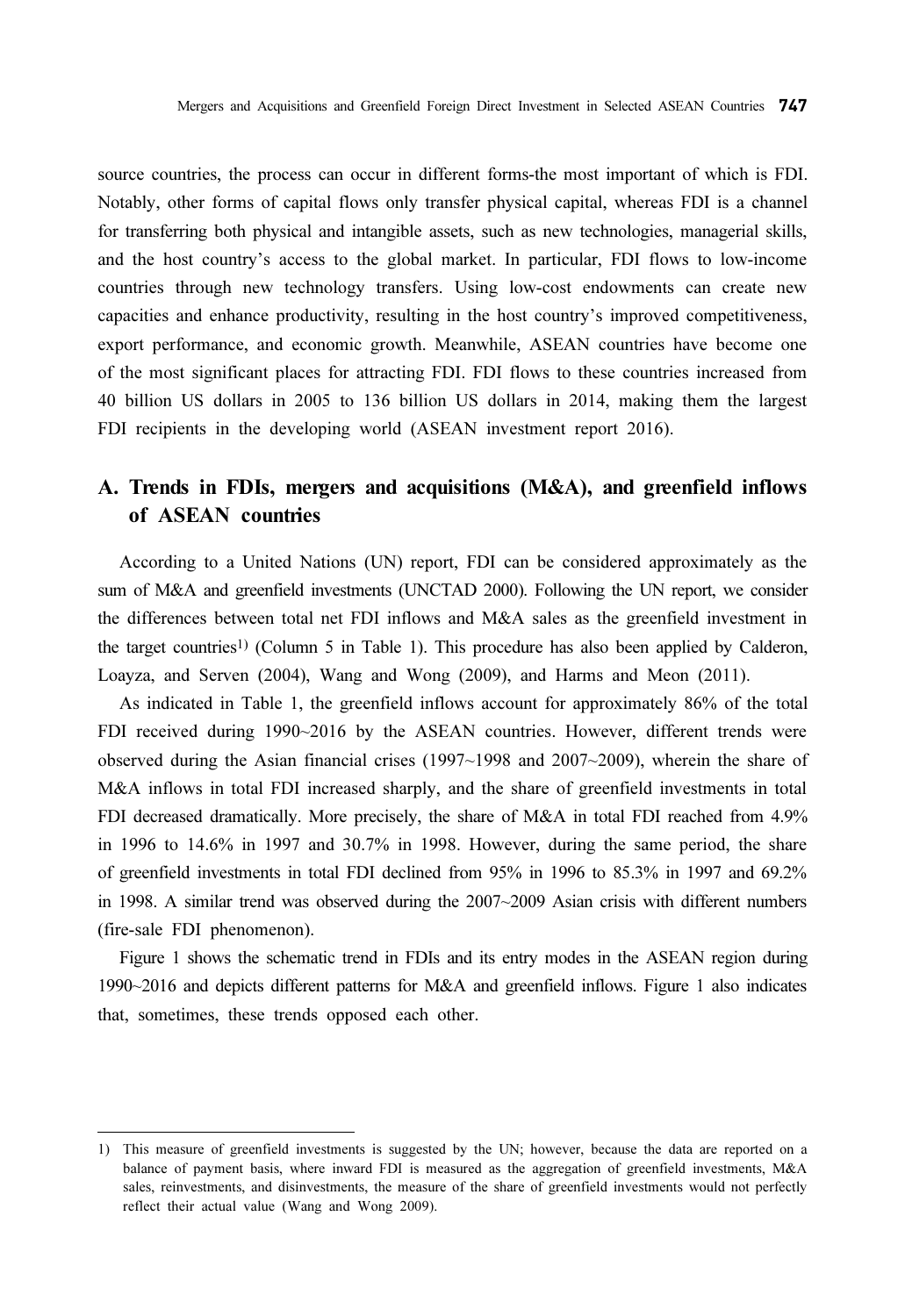| Year           | Total FDI Inflows<br>(billion US dollars) | Total M&A Inflows<br>(billion US dollars) | M&A/FDI<br>$\%$ | Total Greenfield Inflows<br>(billion US dollars) | Greenfield/FDI<br>$\%$ |
|----------------|-------------------------------------------|-------------------------------------------|-----------------|--------------------------------------------------|------------------------|
| 1990           | 12.820                                    | 0.288                                     | 2.252           | 12.532                                           | 97.747                 |
| 1991           | 13.639                                    | $-0.824$                                  | $-6.0466$       | 14.464                                           | 106.046                |
| 1992           | 12.739                                    | 0.999                                     | 7.842           | 11.739                                           | 92.157                 |
| 1993           | 16.585                                    | 0.387                                     | 2.333           | 16.198                                           | 97.666                 |
| 1994           | 20.495                                    | 1.559                                     | 7.608           | 18.936                                           | 92.391                 |
| 1995           | 28.632                                    | 0.582                                     | 2.034           | 28.049                                           | 97.965                 |
| 1996           | 32.915                                    | 6.437                                     | 4.943           | 31.288                                           | 95.056                 |
| 1997           | 35.939                                    | 8.305                                     | 14.630          | 30.681                                           | 85.369                 |
| 1998           | 20.925                                    | 4.406                                     | 30.763          | 14.488                                           | 69.236                 |
| 1999           | 31.011                                    | 6.914                                     | 26.783          | 22.705                                           | 73.216                 |
| 2000           | 21.51                                     | 2.690                                     | 20.260          | 17.344                                           | 79.739                 |
| 2001           | 22.161                                    | 2.711                                     | 31.199          | 15.247                                           | 68.800                 |
| 2002           | 16.187                                    | 2.216                                     | 16.624          | 13.496                                           | 83.375                 |
| 2003           | 30.649                                    | 2.711                                     | 8.845           | 27.942                                           | 91.154                 |
| 2004           | 38.085                                    | 2.216                                     | 5.819           | 35.869                                           | 94.180                 |
| 2005           | 42.738                                    | 5.708                                     | 13.355          | 37.030                                           | 86.644                 |
| 2006           | 63.794                                    | 8.428                                     | 13.210          | 55.374                                           | 86.789                 |
| 2007           | 78.584                                    | 17.168                                    | 21.844          | 61.424                                           | 78.155                 |
| 2008           | 49.508                                    | 24.619                                    | 49.688          | 24.928                                           | 50.311                 |
| 2009           | 41.386                                    | 12.759                                    | 30.792          | 28.677                                           | 69.207                 |
| 2010           | 112.977                                   | 9.273                                     | 8.205           | 103.732                                          | 91.794                 |
| 2011           | 86.012                                    | 17.641                                    | 20.499          | 68.417                                           | 79.500                 |
| 2012           | 111.823                                   | 10.375                                    | 9.275           | 101.486                                          | 90.724                 |
| 2013           | 118.913                                   | 7.399                                     | 6.219           | 111.564                                          | 93.780                 |
| 2014           | 129.544                                   | 5.604                                     | 4.324           | 123.989                                          | 95.6755                |
| 2015           | 117.278                                   | 10.308                                    | 8.786           | 107.012                                          | 91.213                 |
| 2016           | 120.607                                   | 7.476                                     | 6.198           | 113.136                                          | 93.801                 |
| <b>AVERAGE</b> | 52.878                                    | 6.678                                     | 13.644          | 46.199                                           | 86.355                 |

Table 1. FDIs, M&A, and greenfield inflows to ASEAN, 1990~2016

(Source) Author's calculation using data from world investment report, UNCTAD



Figure 1. Pattern of FDIs, M&A, and greenfield inflows to ASEAN countries (million US dollars) 1990~2016

(Source) UNCTAD, world investment report (2017)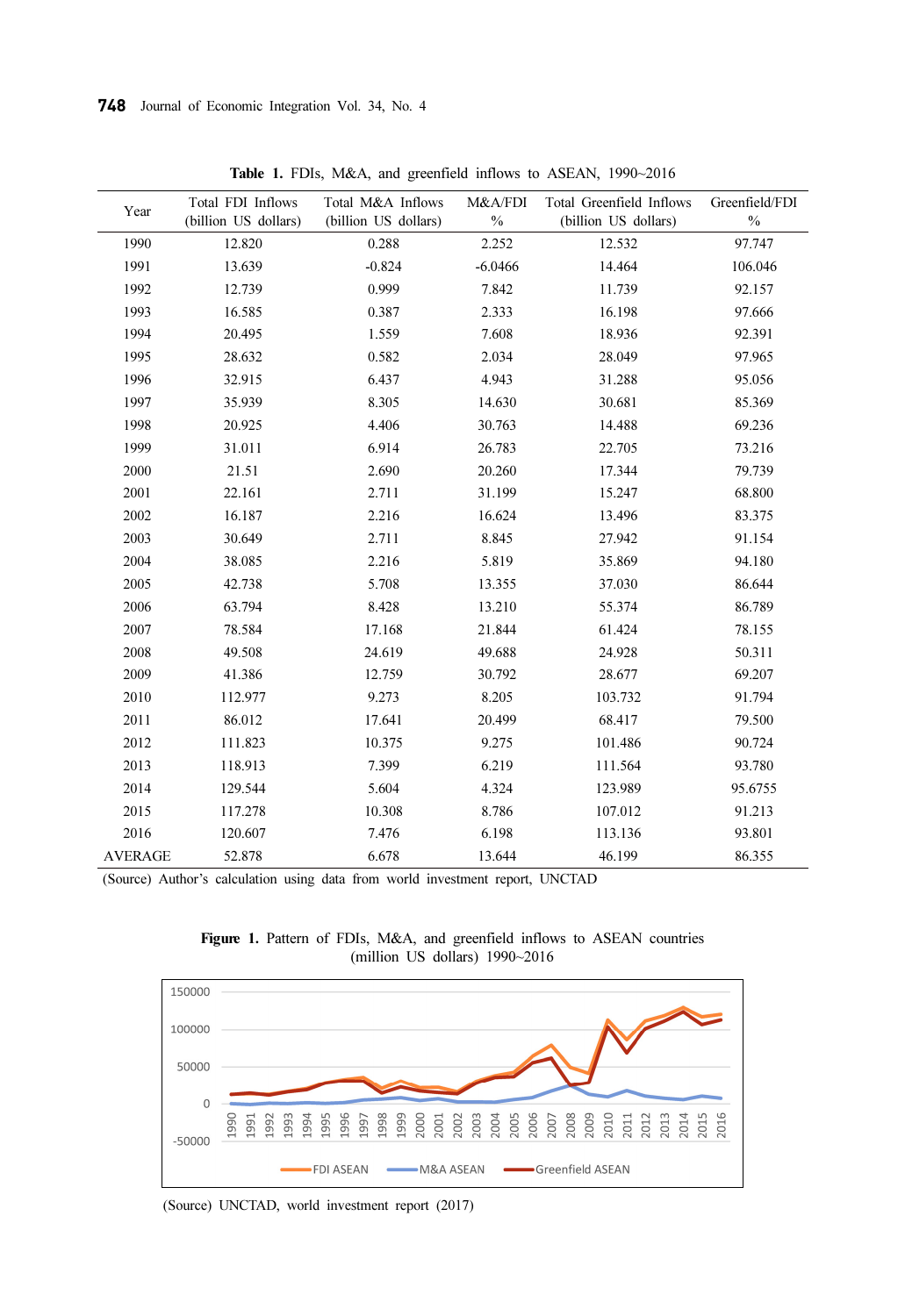#### B. Effects of exchange rate on M&A and greenfield inflows

The effects of the devaluation or appreciation of currencies on FDI flows are crucial for both home and host countries. The countries whose currencies have appreciated are more likely to have acquiring firms, whereas countries whose currencies have depreciated are more likely to have acquired firms (Erel, Liao, & Weisbach 2012). However, this study focused on the levels of exchange rates in the host countries. An increase in the exchange rate in the host country means that the local currency has depreciated, which leads to a decrease in the value of local firms. Such a situation motivates multinational enterprises (MNEs) to engage in M&A activity because they can acquire local firms at low prices (Byun *et al.* 2012), i.e., firms that are more highly valued tend to purchase firms that are lower valued (Erel *et al.* 2012). Inversely, a decrease in the exchange rate of the host country (appreciation in the host country's currency) stimulates MNEs to opt for greenfield undertakings because their benefits in terms of the home country's currency are higher (Chen *et al.* 2006).

As shown in Table 2, during the two financial crises (1997~1998 and 2007~2008), the official exchange rates for six selected ASEAN countries increased on average. In these cases, the locals tended to sell their firms to foreign entities at low prices, which is called the fire-sale FDI phenomenon. In exact terms, the total average annual official exchange rate for these countries increased to 34.285% during the crisis of 1997~1998. This increase implies that these countries' currencies lost their values by approximately 34% on average. In the case of the 2007-2009 financial crisis, the official exchange rate increased by an average of 2.968%. Correspondingly, during the same periods, the share of M&A to total inward FDI also increased, but the share of greenfield investments to total FDI decreased (Table 1 and Figure 1).

| Year           | LCU/US dollars | Annual        | Year           | LCU/US dollars | Annual        |
|----------------|----------------|---------------|----------------|----------------|---------------|
| (financial)    | (average LCU   | changes       | (financial)    | (average)      | changes       |
| crisis period) | units)         | $\frac{0}{0}$ | crisis period) | LCU units)     | $\frac{0}{0}$ |
| 1996           | 13430.63       | -             | 2006           | 25248.02       |               |
| 1997           | 14567.85       | $+9.137$      | 2007           | 25331.74       | $+0.331$      |
| 1998           | 23369.47       | $+59.433$     | 2008           | 26083.6        | $+2.968$      |
|                |                |               | 2009           | 27541.97       | $+5.591$      |
| Total average  | 17152          | $+34.285$     | Total average  | 27541.97       | $+2.963$      |

Table 2. Average official exchange rate % changes of six ASEAN countries, 1997~1998 and 2007~2009

(Note) Local Currency Unit (LCU)

(Source) Author calculation based on the WDI database.

Figure 2 illustrates a flowchart of the effects of increasing the exchange rate on the M&A and greenfield investment shares of total FDI. Although an increase in the exchange rate leads to a decrease in aggregate FDI inflows, this decrease occurs only for greenfield shares but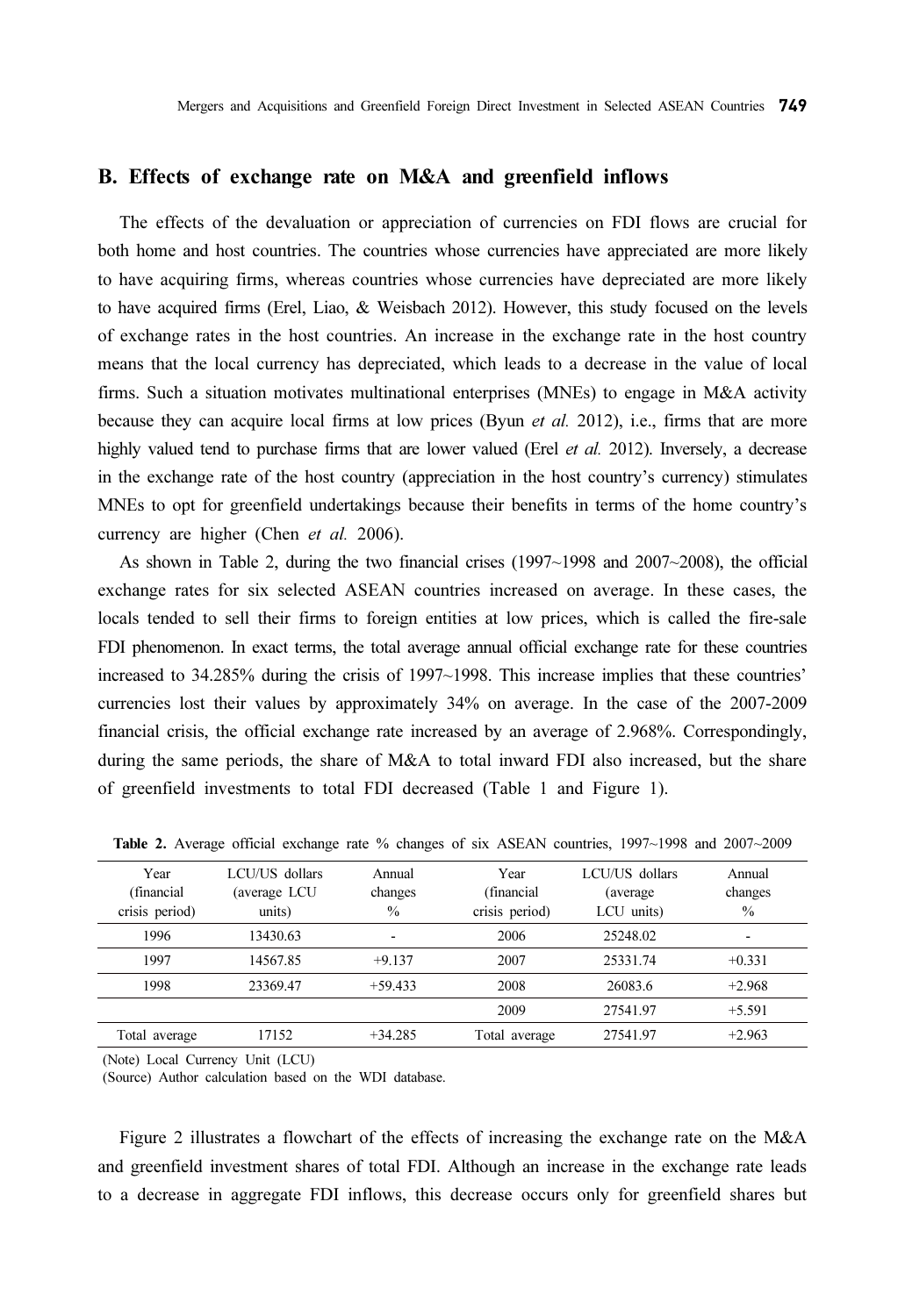not for M&A shares. For example, during the 2007~2008 Asian financial crisis, the aggregate FDI inflow decreased from 78.544 billion US dollars in 2007 to 49.508 billion US dollars in 2008, whereas total M&A sales reached 24.619 billion US dollars from 17.168 billion US dollars (Table 1).



Figure 2. Flowchart effects of increasing exchange rate on M&A sales and greenfield inflow shares

Therefore, in addition to the global environment, particular industry, and host country characteristics, firms' specific characteristics enable them to engage in FDI activities and determine the location and magnitude of FDI. Meanwhile, in the literature, host country-level factors are considered as important and influential factors that affect MNEs' FDI decisions. Nonetheless, only a few studies have analyzed the effects of these factors on choosing FDI modes by MNEs.

A stylized fact is that MNEs must choose one mode of FDI for FDI undertakings. Moreover, these modes are different, have specific advantages and disadvantages, and do not completely substitute for each other. Hence, relying only on the determinants of aggregate FDI may lead to inaccurate and ambiguous results. Consequently, this study seeks to determine why MNEs choose a certain type of mode for FDI undertaking. In other words, this study seeks to determine how aggregate FDI determinants affect MNEs' decisions when selecting a specific mode for the selected ASEAN-6 countries between 1990 and 2016. Hence, regarding the main determinants of FDI, we use host country-level factors, such as market size (MR) proxied by GDP per capita growth rate, market openness ( $OPEN$ ), and the exchange rate  $(R)$  to proxy for financial risk. To estimate the model, the panel pooled mean group (PMG) dynamic method is used.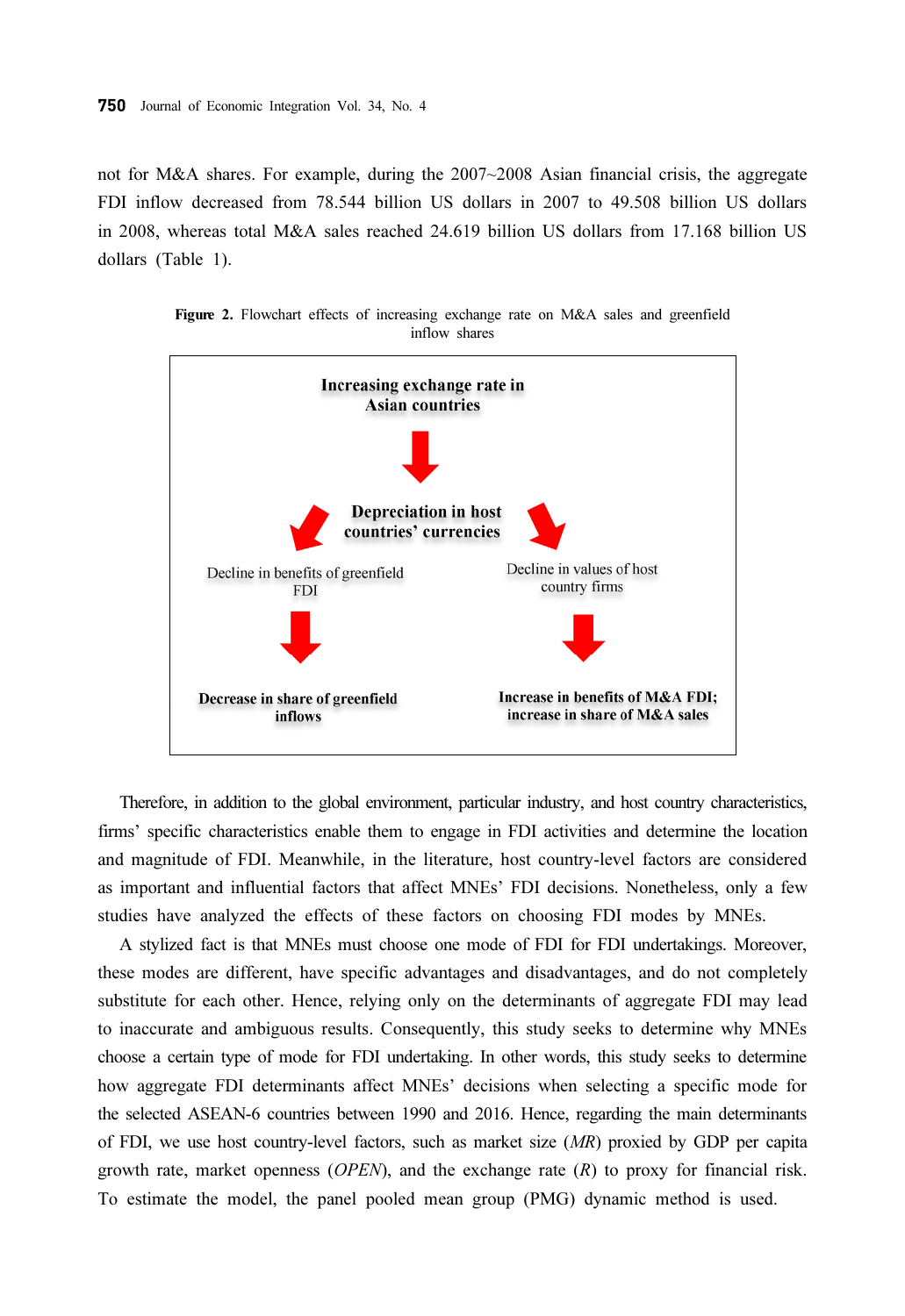## II. Literature Review

External (global and regional) and internal (country-specific) factors influence MNEs' FDI decisions. External factors (industrial and global environment) that influence FDI decisions include elements such as rapid technological progress, the emergence of globally integrated production, and marketing networks. Internal factors (country-specific) that determine the location and magnitude of FDI activities include market size, trade openness, institutional quality, exchange rate, and the abundance of resources.

Dunning (1997) initially developed an eclectic paradigm to address the specific sources of advantage that may allow firms to become multinational entities and to engage in foreign markets. These particular sources are ownership (O), location (L), and internalization (I), and the model was called the OLI paradigm -O refers to MNEs' production processes, such as technological knowledge; L focuses on choosing an appropriate location; and I (internalization) explains why FDI takes place instead of licensing and exporting (Faeth 2009). According to Rugman (1980) and Blonigen (2005), firms' specific intangible assets, such as technological knowledge and managerial skills as fundamental determinants, enable them to engage in foreign markets because intangible assets may be applied to multiple plants. Additionally, such assets are public goods within a firm such that using the assets in one plant does not diminish their use in other plants. Subsequently, Dunning (2000) introduced four motives that encourage MNEs to select a specific location for FDI: market-seeking, resource-seeking, efficiency-seeking, and strategic asset-seeking. However, very few studies investigated the determinants of FDI modes. Matto *et al.* (2004) found that the competition in the specific industry, technology transfer costs, market structure, and the host country's policy intervention are key determinants of FDI entry modes. They also concluded that under an oligopoly, a foreign firm prefers acquisitions to greenfield investments. Additionally, Raff et al. (2009) indicated that the profitability of greenfield investments over exporting influences a local firm's decision on whether to accept a multinational firm's offer of M&A or joint venture.

Regarding the important role of FDI flows as an essential source of capital that complements the domestic counterpart for development through factors such as technology transfer, market expansion, employment creation, and innovation (Seetanah and Rojid 2011), many researchers attempted to determine the effect of different determinants and motives on FDI flows. For instance, Maskus (1998), Seetanah and Rojid (2011), and Blonigen (2005) used macro-level determinants to evaluate the directions and effects of these components on FDI flows.2) Masron and Nor (2013) analyzed the role of institutional quality (IQ) and other determinants, such as wage rate, education expenditures, and trade openness, on FDI inflows into the ASEAN-8

<sup>2)</sup> Macro-level determinants mostly include market size, taxes, infrastructure, government policies, education expenditure, trade openness, wage rate, exchange rate, and inflation.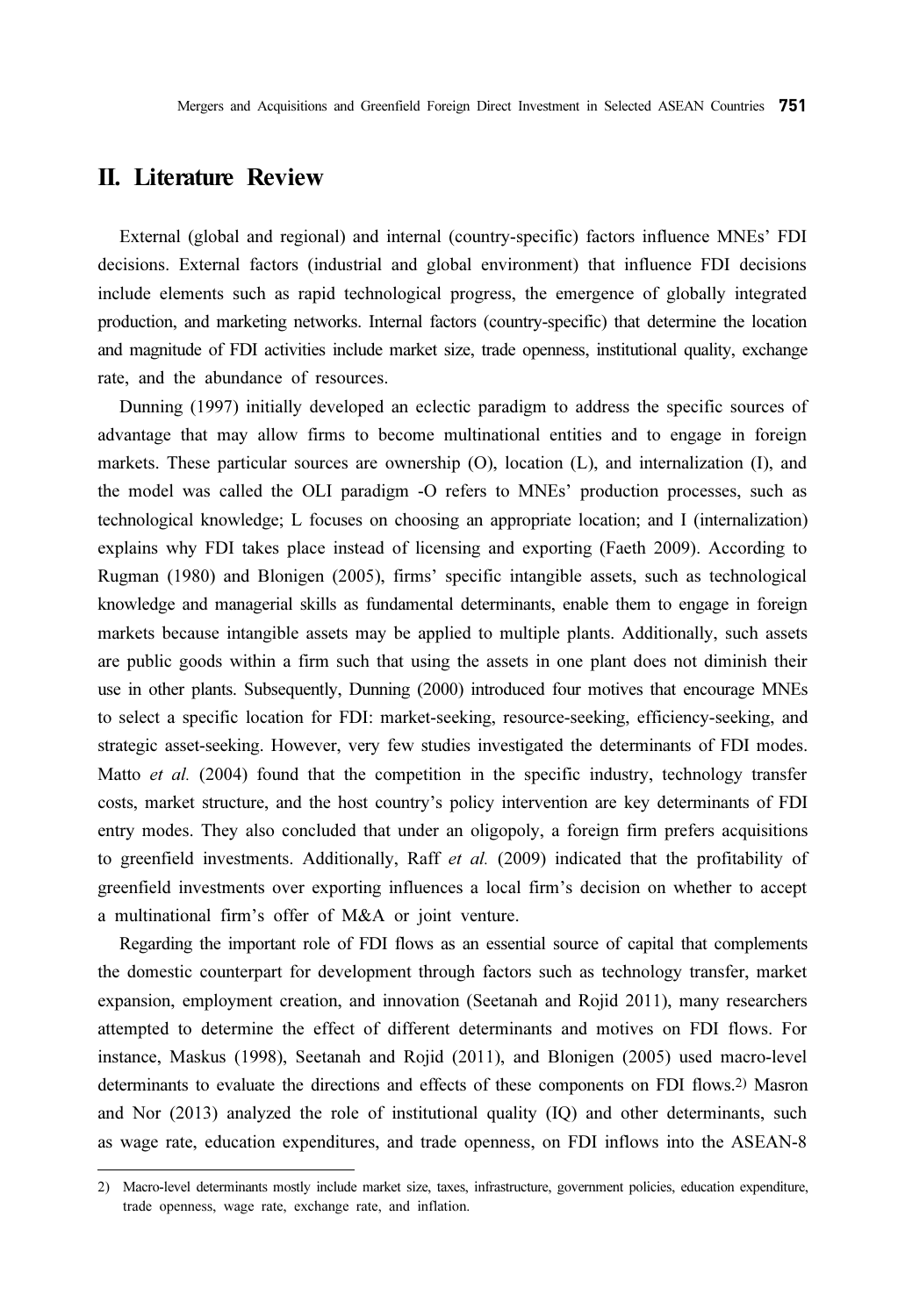countries. The study focused on IQ as an influential determinant of FDI and used seven proxies, such as average total institutional quality, the voice of accountability, political stability, rule and law, regulatory quality, corruption control, and government effectiveness. This study's results indicated that except for regulatory quality, all other IQ components had significant positive effects on FDI inflows and stock of inward FDI as a percentage of GDP. Among all seven proxies of IQ, corruption control seemed to have a strong effect on the stocks of inward FDI for ASEAN countries. Additionally, Noorbakhsh, Paloni, and Youssef (2001) empirically investigated the impact of human capital on attracting FDI to developing countries by applying an OLS regression model for 36 developing countries over 14 years. This study emphasized the country-specific advantage, particularly skilled workers, with respect to attracting FDI to developing countries. Skilled workers are typically cheaper in developing countries. Another study by Yunus, Said and Azman-Saini (2015) found the spillover effect from FDI to be significant for upgrading skills, which in turn leads to an increased demand for skilled workers. Further, Demirhan and Masca (2008) explored the determinants of FDI inflows for 38 developing countries throughout 2000~2004, using the average value of all data. They investigated the effects of some country-level determinants as explanatory variables on FDI inflows for their sample countries. The results showed that the per capita GDP growth rate as a proxy for market size, telephone lines per 1,000 people as a proxy for infrastructure, and degree of openness as a proxy for a country's willingness to accept foreign investment had positive and significant effects on FDI inflows. Further, they showed that inflation appeared to be an indicator of economic stability and had a significantly negative impact on FDI. Therefore, low inflation rates were the compelling factor in attracting FDI to these countries, whereas labor cost per worker as a proxy or wages was a positive but not significant factor in the regression. Additionally, risk and taxes had adverse effects.

However, these studies provided different results because they mostly ignored FDI modes. Matto et al.  $(2004)$  found that the competition in the specific industry, technology transfer costs, market structure, and the host country's policy intervention are the key determinants of FDI entry modes. They also concluded that under an oligopoly, a foreign firm prefers acquisitions to greenfield investments. Moreover, Raff et al. (2009) indicated that the profitability of greenfield investments over exporting influences a local firm's decision on whether to accept a multinational firm's offer of M&A or joint venture. Makino and Beamish (1998) explained the effects of a host government's local ownership restriction as an influential determinant on the linkage between the choice of a joint venture and wholly owned greenfield FDI and its performance (financial performance and termination rate) on Japanese foreign subsidiaries in Asia. They concluded that the extent of restrictions imposed by a local government had a significantly negative impact on the financial performance of wholly owned subsidiaries. However, such restrictions do not directly influence joint ventures.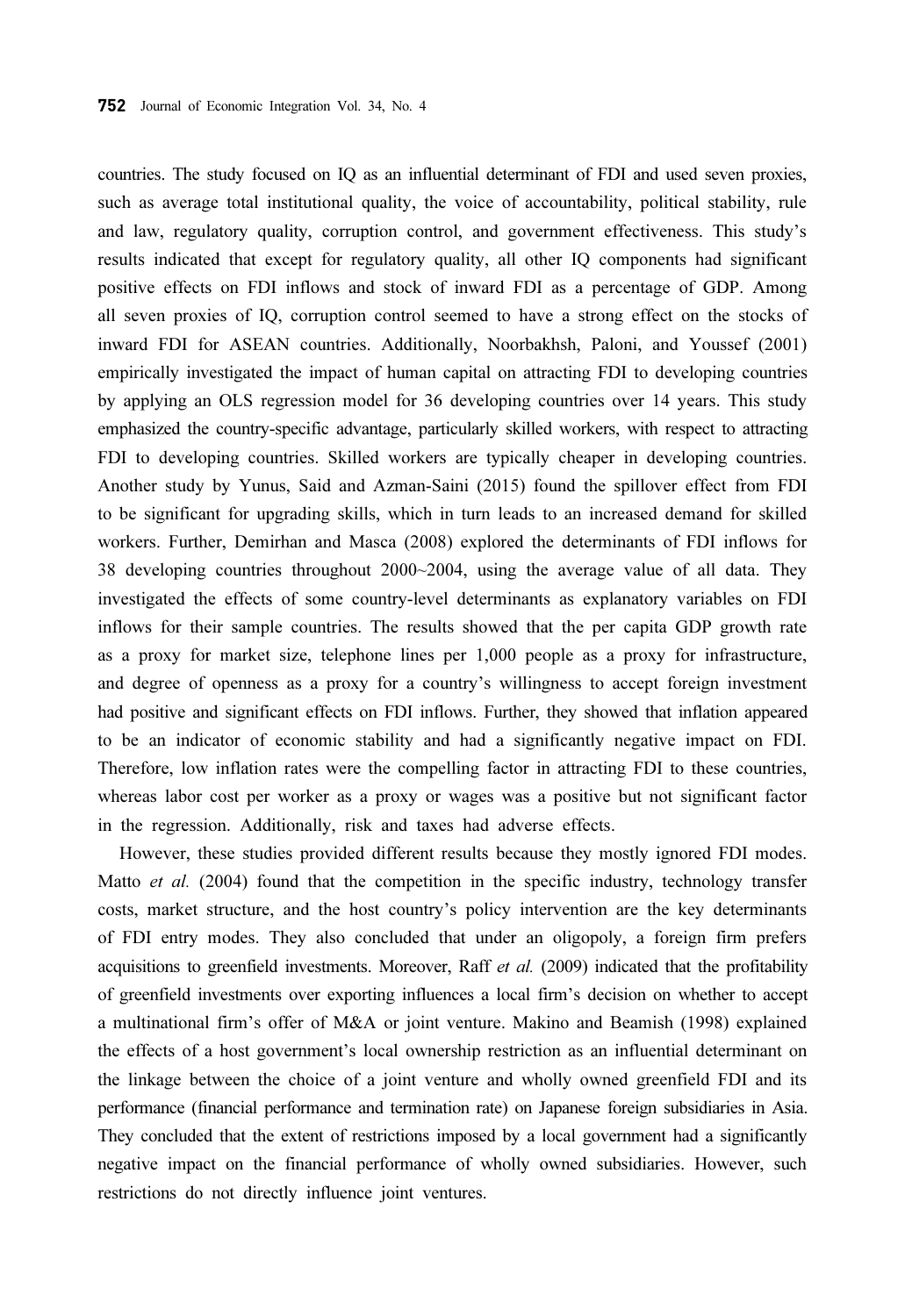Another study by Dikova and Van Witteloostuijn (2007) investigated the effects of a host country's institutional environment on choosing different FDI modes. Although a large number of previous studies separately investigated the determinants of FDI modes (greenfield investments and acquisitions) and the form of subsidiary ownership (wholly owned and joint venture), this study bridges both streams of the literature and investigates the effects of the same set of determinants on dual entry-establishment mode choice by Western European MNEs in transition countries (CEE). The authors applied two sets of determinants: firm-level factors and host country institutional environment factors. The factors included political stability, government effectiveness, regulatory quality, rule of law, voice and accountability, and corruption control and evaluated their effects on the choice of establishment and entry mode. The authors marked the new measurements as institutional advancement, defined as the degree to which a host country's institutional environment matches the standards well established in developed market economies. Given the importance of firm-level factors on the choice between an acquisition and a greenfield investment and the forms of its subsidiary's ownership, this study emphasizes the moderating effects of the host country's institutional environment on a parent firm's decisions regarding establishment and choices of entry mode. They concluded that acquisitions are a suitable strategy only if the institutional environment is relatively advanced. Further, an advanced institutional environment promotes foreign investors to the choice of fully subsidiary ownership. However, institutional advancement played a central role in MNEs' investment decisions. For example, acquisition establishments preferred by MNEs aimed to achieve local customization. This strategy was positively influenced by advanced institutional development. Additionally, greenfield establishments would become very expensive without a satisfactory level of institutional advancement in transition economies.

In addition, Wang and Wong (2009) empirically investigated the effects of inward FDI on economic growth using a sample of 48 countries. This study highlighted the effects of the sufficient level of human capital on attracting M&A FDI. The authors investigated the literature on inward FDI effects on host countries' economic growth and found a contradiction. For example, Blomstrom and Lipsey (1986) showed the positive effects of FDI on economic growth in host countries. However, Alfaro et al. (2004) concluded that FDI had an ambiguous effect on economic growth in general. Based on such mixed results, they argued that one possible reason for this phenomenon is relying on aggregate FDI in empirical studies. Therefore, the study distinguished aggregate FDI from greenfield investments and M&A and separately estimated the effects of each FDI mode on economic growth. Moreover, because the two FDI modes are potentially different and not perfect substitutes for each other, the regression results on each one were entirely different. They found that greenfield investments stimulate economic growth, whereas M&A negatively affected host countries' economic growth. Furthermore, M&A was emphasized to be beneficial to a host country when the country reaches a certain level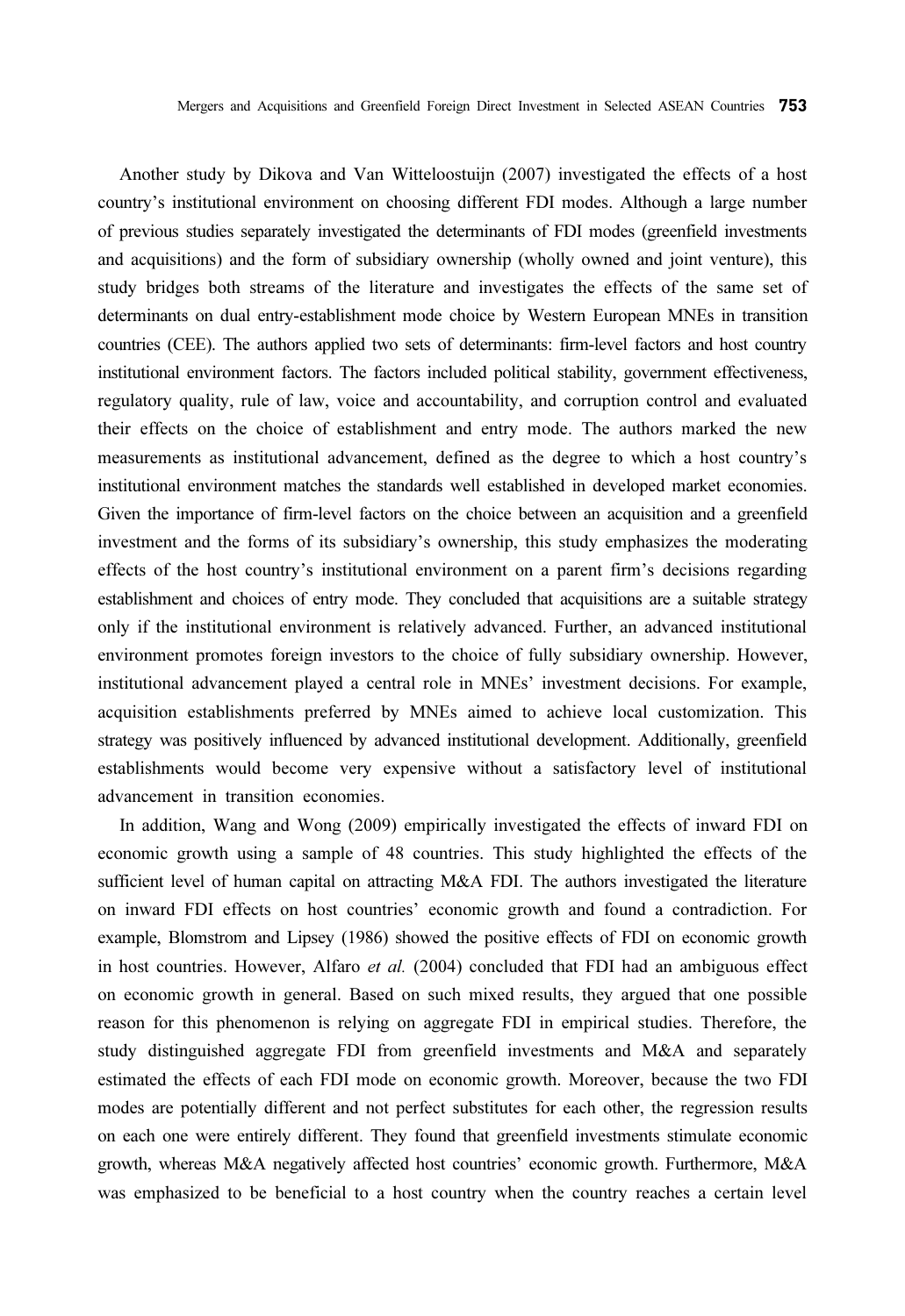of human capital.

In fact, when a firm decides to carry out its FDI, it can mostly do so by either greenfield investments or M&A. These modes are different, and each has specific advantages and disadvantages.3) The choice of entry mode influences FDI performance and the host country's welfare, localization of supplies, and human resource and technology transfers (Byun et al. 2012). In fact, M&A contributes to transfers of the local firm's ownership to foreign investors, whereas greenfield investments involve creating new capacity in the host country that could be in the form of building new factories and establishing new affiliates. Moreover, greenfield investments made by transferring both capital and intangible assets include new technologies and skilled management for establishing new operations and creating new capacities to generate additional jobs and economic growth in the host country (Wang and Wong 2009). However, some studies suggested that M&A investments do not have positive effects on the local economy. Nevertheless, MNEs link the host economy to global distribution networks through M&A investments because they are experts at global marketing. Furthermore, technology transfer for the reconstruction of the acquired firm by a foreign hand can enhance competitiveness and enhance economic growth in the host country (Alfaro, Chanda, Kalemli-Ozcan, & Sayek 2004). The determinants of M&A and greenfield investments are not quite in contrast to each other. However, each aggregate FDI determinant has a bigger, smaller, or opposite effect on FDI modes than the other because these two modes are not homogenous and are different. Thus, this study seeks to investigate the effects of  $MR$ , trade openness (OPEN), and exchange rate  $(R)$  on each FDI mode's (M&A and greenfield investments) inflows in the ASEAN-6 countries.

## III. Data and Methodology

This study focused on six selected ASEAN countries: Indonesia, Malaysia, the Philippines, Singapore, Thailand, and Vietnam. We have used secondary data from World Development Indicators (WDI) and United Nations Conference on Trade and Development (UNCTAD) statistical databases. The variables used to estimate the FDI mode models are M&A and greenfield investments,4) both in current US dollars, to GDP (both as dependent variables). Further, we used the GDP per capita growth rate in annual percentage as a proxy for MR, trade openness (OPEN) as the sum of exports and imports to GDP, official exchange rate (R) (all as independent variables). All variables are in the natural logarithmic (log) form.

<sup>3)</sup> Each FDI determinant is revealed to possibly have different effects on each FDI mode (e.g., Yip 1982, Chen et al. 2006, Wang and Wong 2009).

<sup>4)</sup> Net inflow of cross-border M&A data in current US dollars are available in the UNCTAD database, but the greenfield investments data used in this article are calculated by the authors using the UN procedure.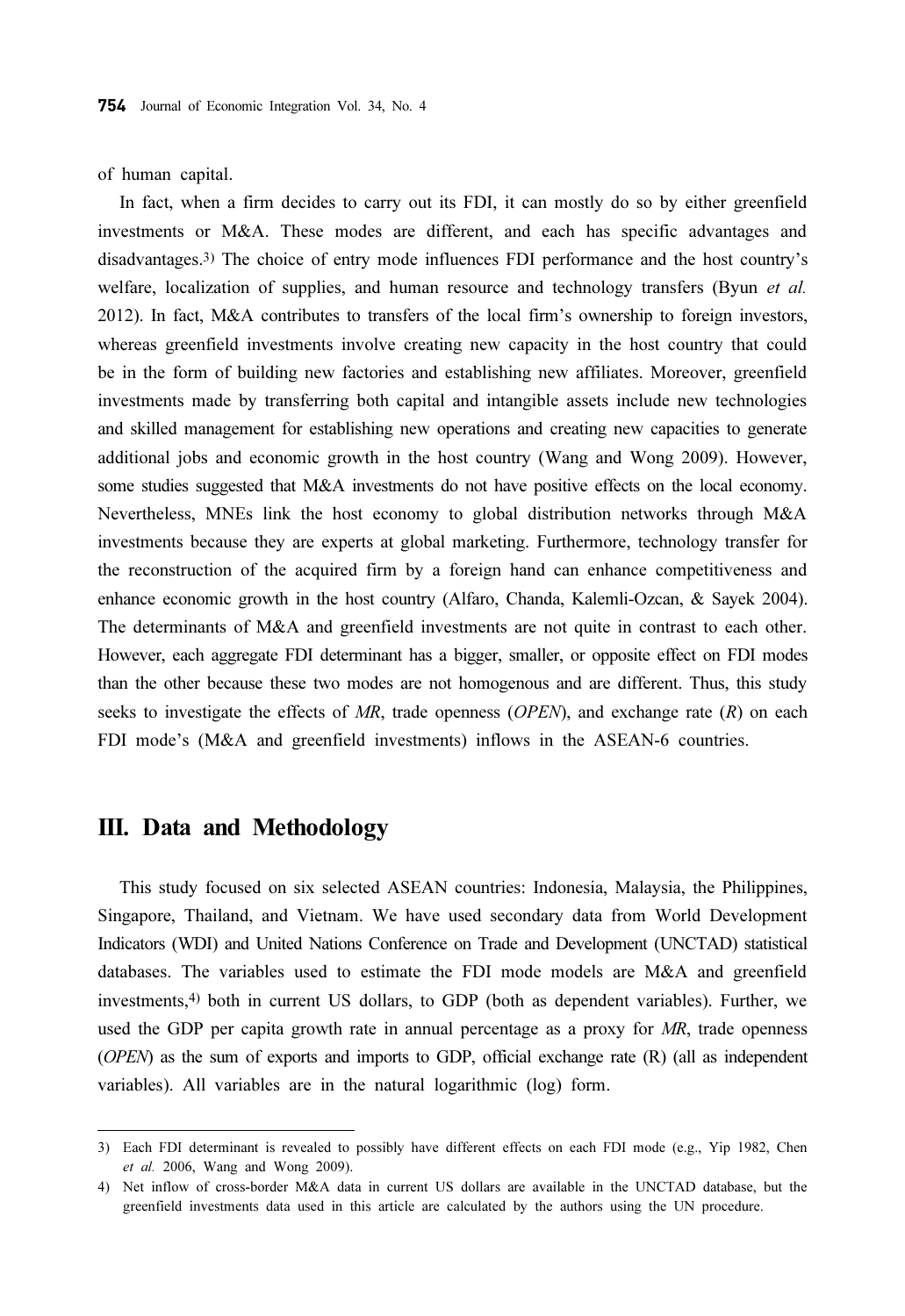The PMG dynamic estimation method (Pesaran et al. 1999) used in this study has also widely used in the literature (Lee and Wang 2015, Jouini 2015, Attiaoui, Toumi, Ammouri, and Gargouri 2017, Aliyu and Ismail 2015, Ren, Karim, and Zaidi 2012). Further, the PMG method has the advantages of short- and long-run dynamic relationships that allow short-run coefficients and intercepts to vary across individuals but restrict long-run coefficient to remain common for all cross-sections. Moreover, the model comprises the panel sets with small cross-sections and relatively long time series,  $T > N$ , which is included in this study. Comparing the PMG to other conventional panel methods reveals that the mean group (MG) estimator provides consistent estimates but only for long-run coefficients, and it is more appropriate for sample data with large  $N$  and  $T$ . Furthermore, the DFE estimator allows only the intercept to vary across individuals and imposes homogeneity of all slope coefficients.

Pesaran et al. (1999) used the unrestricted specification for the autoregressive distribution lag (ARDL) as the empirical structure that is specified as follows:

$$
y_{it} = \sum_{j=1}^{p} \lambda_{ij} y_{i,t-j} + \sum_{j=1}^{q} \gamma_{ij} x_{i,t-j} + u_i + \varepsilon_{it},
$$
\n(1)

where  $y_{it}$  denotes the dependent variables for individual i,  $x_{(i,t-j)}$  is the  $(k * 1)$  vector of explanatory variables for individual *i*, individuals are denoted by  $i = 1, 2, ..., N$ ,  $u_i$  represent the fixed effects, and  $\varepsilon_{it}$  represents error terms. The model can be reparameterized as the Vector Error Correction Model that structures the long-run and short-run cointegration dynamic panel model as follows:

$$
\Delta y_{it} = \theta_i (y_{i,t-1} - \hat{\beta}_i x_{i,t-1}) + \sum_{j=1}^{p-1} \gamma_{ij} \Delta y_{i,t-1} + \sum_{j=1}^{q-1} \gamma_{ij} \Delta x_{i,t-1} + u_i + \varepsilon_{it}
$$
(2)

where  $\beta_i$  are the long-run parameters that ensure that these elements are common across countries and  $\theta_i$  are the equilibrium-correction parameters.

The empirical models for this study, all in natural logarithm form, are presented as follows:

$$
LM\&A_{it} = \beta_{0t} + \beta_{1t}LMR_{it} + \beta_{2t}LOPEN_{it} + \beta_{3t}LR_{it} + u_i + \varepsilon_{it}
$$
\n
$$
\tag{3}
$$

$$
LGreenfield_{it} = \beta_{0t} + \beta_{1t} \, LMR_{it} + \beta_{2t} \, LOPEN_{it} + \beta_{3t} \, LR_{it} + u_i + \varepsilon_{it}
$$
\n
$$
\tag{4}
$$

where M&A is merger and acquisition inflow into country  $i$  at time  $t$  (as a ratio of GDP), and greenfield is another type of FDI inflow into country i at time  $t$  (as a ratio of GDP). MR is the market size of country  $i$  at time  $t$  measured by the GDP per capita growth rate. OPEN is market openness of country  $i$  at time  $t$ , measured by the sum of export and import (as a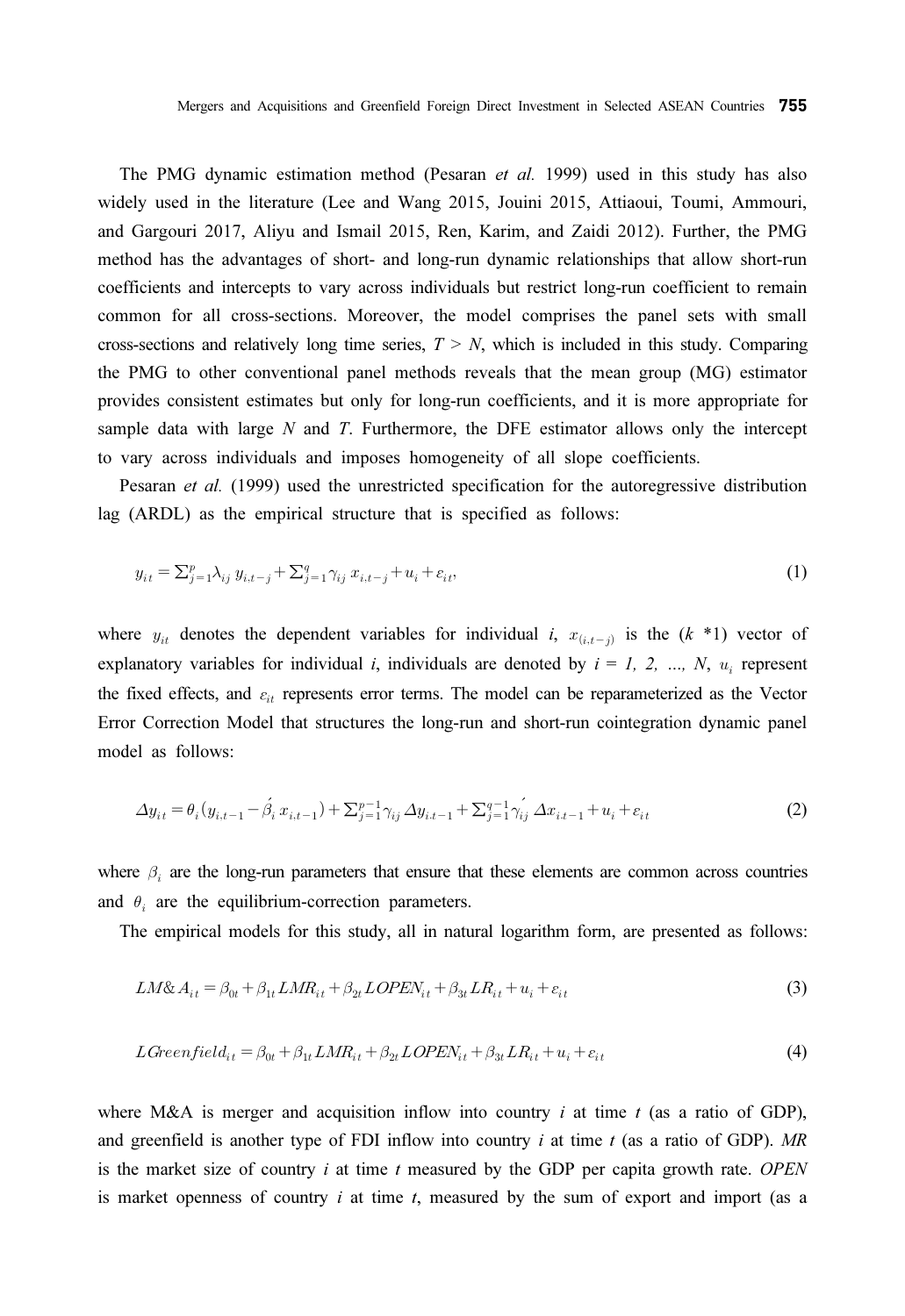ratio of GDP). R is the official exchange rate in country i at time t, measured by the ratio of the local currency per one unit US dollar. This study was conducted during 1990~2016 for six selected ASEAN countries;  $i = 1, 2, ..., 6$  and  $t = 1, 2, 3, ..., 27$  for the number of countries and the number of years, respectively.

The dynamic panel ARDL  $(1,1,1,1)$  specification for Equation 3 is presented as follows:

$$
LM\&A_{it} = \beta_{0t} + \beta_{1t}LMR_{it-1} + \beta_{2t}LOPEN_{it-1} + \beta_{3t}LR_{it-1} + \lambda_i LM\&A_{it-1}u_i + \varepsilon_{it}
$$
 (5)

The dynamic panel ARDL (1, 2, 2, 1) specification for Equation 4 is presented as follows:

$$
LGreenfield_{it} = \beta_{0t} + \beta_{1t} LMR_{t-2} + \beta_{2t} LOPEN_{it-2} + \beta_{3t} LR_{it-1} + \lambda_t LGreenfield_{it-1} + u_i + \varepsilon_{it}
$$
 (6)

Before estimating the empirical models, the stationary character of the variables must be examined. Determining the order of integration is a pre-condition for using the cointegration test. Therefore, this study applied the often-used unit root tests, such as the Augmented Dickey-Fuller (ADF 1979), the Im, Pesaran, and Shin (IPS 2004), and the Levin, Lin, and Chu (LLC 2002) tests. The IPS unit root formulates as follows:

$$
Y_{i,t} = a_i + \rho_i Y_{i,t-1} + \Sigma \varphi_k Y_{i,t-k} + \sigma + u \tag{7}
$$

While the null states that each series in the panel contains the unit root, the alternative hypothesis allows some series to have the unit root. The alternative hypotheses are formulated as follows:

 $H_0: \rho_i = 0$  for all i  $H_1: \rho_i < 0$  for at least one i

The IPS test allows heterogeneity on both coefficients and slopes but restricts a balanced panel for computing the t-bar test statistic.

Pedroni (2000~2004) cointegration tests have been widely used in the literature to examine the integration in the panel data. These tests allow for multiple regressors and include seven different cointegration statistics to capture the within and between effects (two categories). Moreover, the test has the property of heterogeneity in the errors across individuals. The Pedroni panel regression model is formulated as follows:

$$
Y_{i,t} = a_i + \delta_t + \sum_{m=1}^{M} \beta_{mi} X_{mi,t} + u_{it}
$$
\n(8)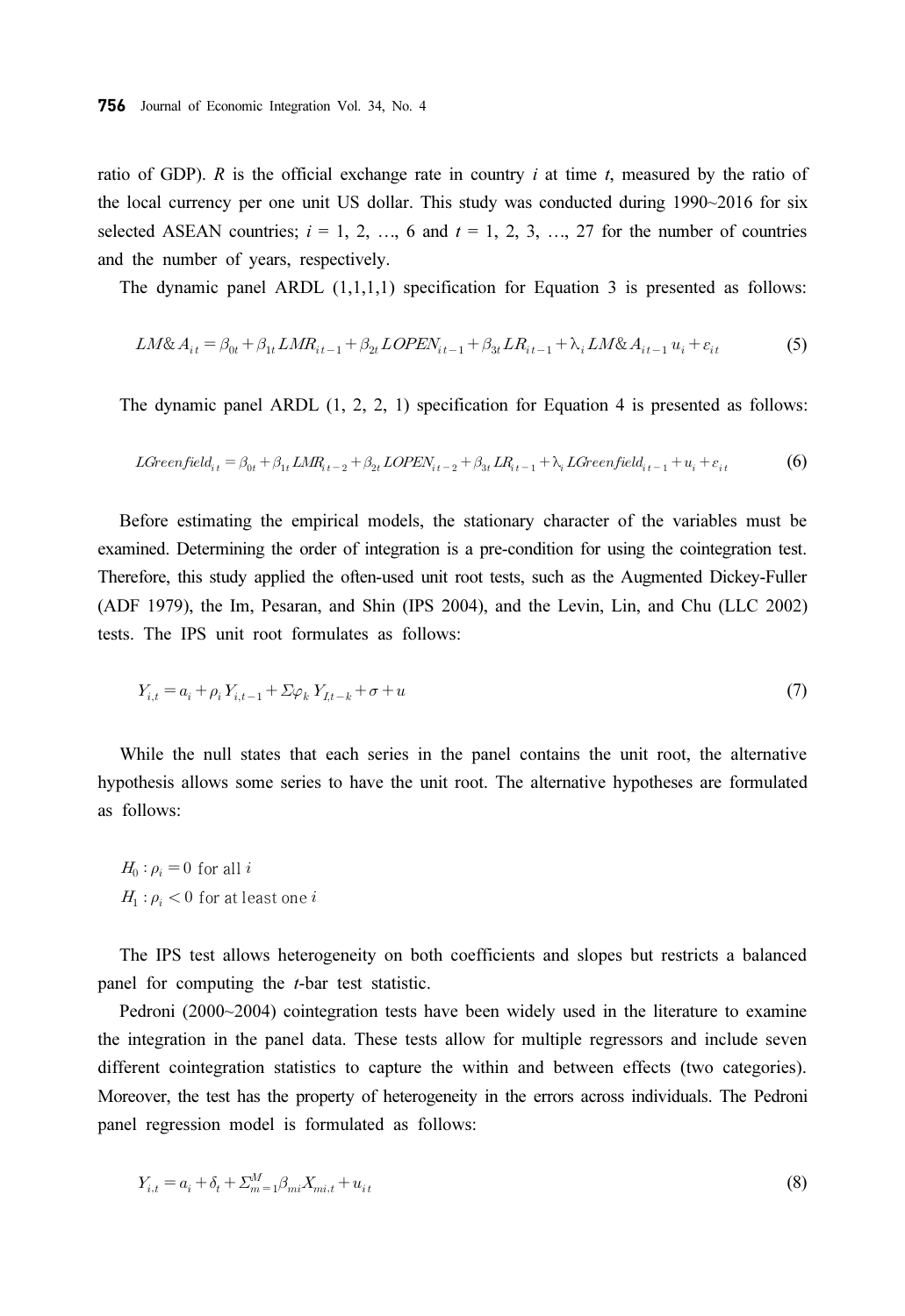where  $i = 1$  ... N for each individual and  $t = 1$  ... T for each time,  $a_i$  and  $\delta_t$  are countryand time-fixed effects, respectively. The null hypothesis proposes cointegration for all cross-sections against the alternative of no cointegration for at least one cross-section.

Table 3 presents a summary of the variables and sources used for this study.

| <b>Variables</b>                    | <b>Sources</b> |
|-------------------------------------|----------------|
| Cross-border Merger and Acquisition | <b>UNCTAD</b>  |
| Greenfield                          | <b>UNCTAD</b>  |
| Trade Openness                      | WDI            |
| Official Exchange Rate              | WDI            |
| GDP Per Capita Growth Rate          | WDI            |

Table 3. Summary of variables and data sources

# IV. Empirical Results

#### A. Descriptive statistics

Table 4 shows the descriptive statistics (for both M&A and greenfield equations) using the real values. Through all of the variables, the official exchange rate (R) has the highest mean and highest standard deviation, at 3,756.223 and 6,151.589, respectively. This is because R in real values shows relatively large dispersion among the local currency values per US dollar of the ASEAN-6 (WDI)<sup>5)</sup>. Therefore, in Table 4, the differences in the local currency values (among the ASEAN-6 countries) per US dollar have caused a significant standard deviation for this variable. However, M&A as a ratio of GDP shows the lowest mean and standard deviation among the variables, at 0.610 and 1.1190, respectively. The relatively small number of standard deviations for this variable suggests the similarity trend of M&A inflows into the ASEAN-6 economies on average.

Table 4. Descriptive statistics of variables

|             | <b>Measurement</b> | Obs | Mean     | <b>Std. Dev</b> | Min       | Max      |
|-------------|--------------------|-----|----------|-----------------|-----------|----------|
| Greenfield  | $%$ of GDP         | 162 | 4.608    | 5.488           | $-3.225$  | 24.165   |
| M&A         | $%$ of GDP         | 162 | .610     | 1.190           | $-4.189$  | 7.221    |
| MR          | GDP growth $\%$    | 162 | 3.667    | 3.423           | $-14.346$ | 13.216   |
| <b>OPEN</b> | $%$ of GDP         | 162 | 151 022  | 103.670         | 37.438    | 441.603  |
| R           | LCU/US dollars     | 162 | 3756.223 | 6151.589        | 1.249     | 20933.42 |
|             |                    |     |          |                 |           |          |

(Note) Local Currency Unit (LCU)

5) Official exchange rate is computed using this procedure: local currency (LCU)/1 US dollars, (WDI).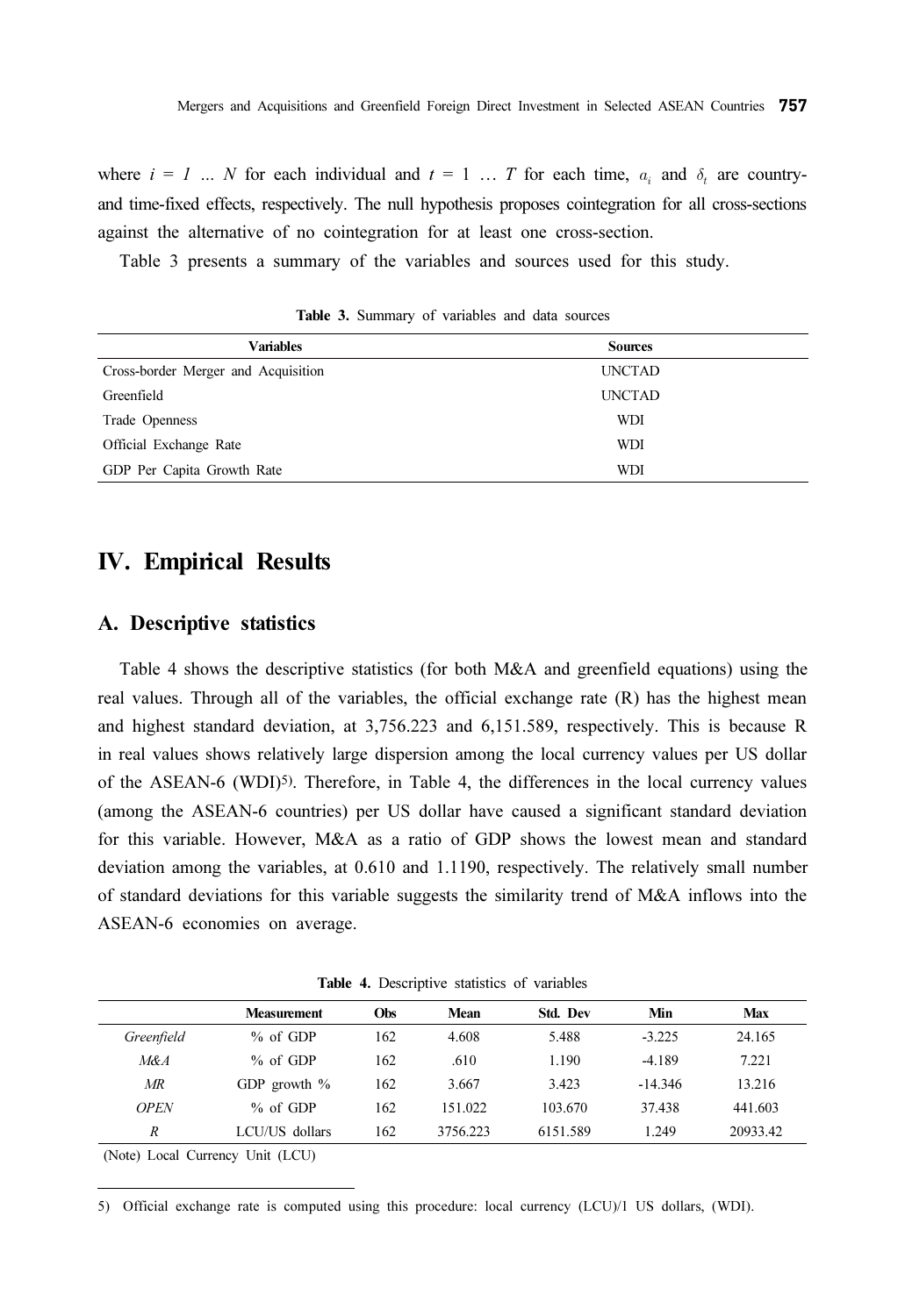### B. M&A determinants

#### 1. Panel unit root test

The panel unit root test is crucial and widely used to examine the stationarity of the variables. As previously stated, this study uses the IPS (2004), LLC (2002), and ADF (1979) tests to investigate the probability of the presence of the unit root in the panel. Based on the results in Table 5, most of the variables are non-stationary with constant and time trends at their level. Therefore, the null hypothesis for the presence of the unit root cannot be rejected for

| Variables                                                                                                                  |             |                                                                                                                                                                                                                                                                                             |                                                                                                                                                                                                                                                                                                                                                                                                                                     |              |
|----------------------------------------------------------------------------------------------------------------------------|-------------|---------------------------------------------------------------------------------------------------------------------------------------------------------------------------------------------------------------------------------------------------------------------------------------------|-------------------------------------------------------------------------------------------------------------------------------------------------------------------------------------------------------------------------------------------------------------------------------------------------------------------------------------------------------------------------------------------------------------------------------------|--------------|
|                                                                                                                            | Constant    | Trend                                                                                                                                                                                                                                                                                       | Constant                                                                                                                                                                                                                                                                                                                                                                                                                            | Trend        |
| LM&A<br><b>LMR</b><br><b>LOPEN</b><br>LR<br>LM&A<br><b>LMR</b><br><b>LOPEN</b><br>LR<br>LM&A<br><b>LMR</b><br><b>LOPEN</b> | $-7.774***$ | $-3.722***$                                                                                                                                                                                                                                                                                 | $-15.260***$                                                                                                                                                                                                                                                                                                                                                                                                                        | $-13.999***$ |
|                                                                                                                            | (0.000)     | (0.000)                                                                                                                                                                                                                                                                                     | (0.000)<br>$-16.669***$<br>(0.000)<br>$-9.956***$<br>2.890<br>(0.000)<br>$-7.004***$<br>1.840<br>(0.000)<br>IPS test<br>Trend<br>Constant<br>$-10.154***$<br>(0.000)<br>$-11.276***$<br>(0.000)<br>$-5.692***$<br>2.46<br>(0.000)<br>1.576<br>$-5.245***$<br>(0.000)<br>LLC test<br>Trend<br>Constant<br>$-8.757***$<br>(0.000)<br>$-10.538***$<br>(0.000)<br>$-4.418***$<br>$-0.053$<br>(0.000)<br>$-3.395***$<br>0.649<br>(0.000) | (0.000)      |
|                                                                                                                            | $-9.806***$ | First difference<br>In levels<br>5.946***<br>(0.000)<br>(0.996)<br>(0.962)<br>First difference<br>In level<br>$-3.315***$<br>(0.000)<br>$-4.708***$<br>(0.000)<br>(0.993)<br>(0.942)<br>First difference<br>In level<br>$-3.814***$<br>(0.000)<br>4.924***<br>(0.000)<br>(0.521)<br>(0.741) | $-15.973***$                                                                                                                                                                                                                                                                                                                                                                                                                        |              |
|                                                                                                                            | (0.000)     |                                                                                                                                                                                                                                                                                             |                                                                                                                                                                                                                                                                                                                                                                                                                                     | (0.000)      |
|                                                                                                                            | $-2.556**$  |                                                                                                                                                                                                                                                                                             |                                                                                                                                                                                                                                                                                                                                                                                                                                     | $-8.768***$  |
|                                                                                                                            | (0.005)     |                                                                                                                                                                                                                                                                                             | ADF test                                                                                                                                                                                                                                                                                                                                                                                                                            | (0.000)      |
|                                                                                                                            | $3.226**$   |                                                                                                                                                                                                                                                                                             |                                                                                                                                                                                                                                                                                                                                                                                                                                     | $-5.641***$  |
|                                                                                                                            | (0.001)     |                                                                                                                                                                                                                                                                                             |                                                                                                                                                                                                                                                                                                                                                                                                                                     | (0.000)      |
|                                                                                                                            |             |                                                                                                                                                                                                                                                                                             |                                                                                                                                                                                                                                                                                                                                                                                                                                     |              |
|                                                                                                                            |             |                                                                                                                                                                                                                                                                                             |                                                                                                                                                                                                                                                                                                                                                                                                                                     |              |
|                                                                                                                            | Constant    |                                                                                                                                                                                                                                                                                             |                                                                                                                                                                                                                                                                                                                                                                                                                                     | Trend        |
|                                                                                                                            | $-3.801***$ |                                                                                                                                                                                                                                                                                             |                                                                                                                                                                                                                                                                                                                                                                                                                                     | $-8.668***$  |
|                                                                                                                            | (0.001)     | 1.049<br>0.335                                                                                                                                                                                                                                                                              |                                                                                                                                                                                                                                                                                                                                                                                                                                     | (0.000)      |
|                                                                                                                            | $-5.543***$ |                                                                                                                                                                                                                                                                                             |                                                                                                                                                                                                                                                                                                                                                                                                                                     | $-9.762***$  |
|                                                                                                                            | (0.000)     | (0.000)<br>$-6.228***$<br>(0.853)<br>(0.000)<br>$-4.348***$<br>(0.631)<br>(0.000)<br>Trend<br>$-6.673***$<br>(0.000)<br>(0.000)<br>$-8.484***$<br>(0.000)<br>(0.000)<br>$-5.160***$<br>0.081<br>(0.532)<br>(0.000)<br>$-441***$<br>(0.000)<br>(0.007)                                       |                                                                                                                                                                                                                                                                                                                                                                                                                                     |              |
|                                                                                                                            |             |                                                                                                                                                                                                                                                                                             |                                                                                                                                                                                                                                                                                                                                                                                                                                     |              |
|                                                                                                                            |             |                                                                                                                                                                                                                                                                                             |                                                                                                                                                                                                                                                                                                                                                                                                                                     |              |
|                                                                                                                            |             |                                                                                                                                                                                                                                                                                             |                                                                                                                                                                                                                                                                                                                                                                                                                                     |              |
|                                                                                                                            |             |                                                                                                                                                                                                                                                                                             |                                                                                                                                                                                                                                                                                                                                                                                                                                     |              |
|                                                                                                                            |             |                                                                                                                                                                                                                                                                                             |                                                                                                                                                                                                                                                                                                                                                                                                                                     |              |
|                                                                                                                            |             |                                                                                                                                                                                                                                                                                             |                                                                                                                                                                                                                                                                                                                                                                                                                                     |              |
|                                                                                                                            | Constant    |                                                                                                                                                                                                                                                                                             |                                                                                                                                                                                                                                                                                                                                                                                                                                     |              |
|                                                                                                                            | $-4.252***$ |                                                                                                                                                                                                                                                                                             |                                                                                                                                                                                                                                                                                                                                                                                                                                     |              |
|                                                                                                                            |             |                                                                                                                                                                                                                                                                                             |                                                                                                                                                                                                                                                                                                                                                                                                                                     |              |
|                                                                                                                            | $5.500*$ ** |                                                                                                                                                                                                                                                                                             |                                                                                                                                                                                                                                                                                                                                                                                                                                     |              |
|                                                                                                                            |             |                                                                                                                                                                                                                                                                                             |                                                                                                                                                                                                                                                                                                                                                                                                                                     |              |
|                                                                                                                            |             |                                                                                                                                                                                                                                                                                             |                                                                                                                                                                                                                                                                                                                                                                                                                                     |              |
|                                                                                                                            |             |                                                                                                                                                                                                                                                                                             |                                                                                                                                                                                                                                                                                                                                                                                                                                     |              |
| LR                                                                                                                         | $-14.30***$ |                                                                                                                                                                                                                                                                                             |                                                                                                                                                                                                                                                                                                                                                                                                                                     |              |
|                                                                                                                            |             |                                                                                                                                                                                                                                                                                             |                                                                                                                                                                                                                                                                                                                                                                                                                                     |              |

Table 5. M&A determinants of panel unit root results

(Note) \*, \*\*, and \*\*\* denote significance at the 10%, 5%, and 1% levels, respectively. The numbers in parentheses are p-values.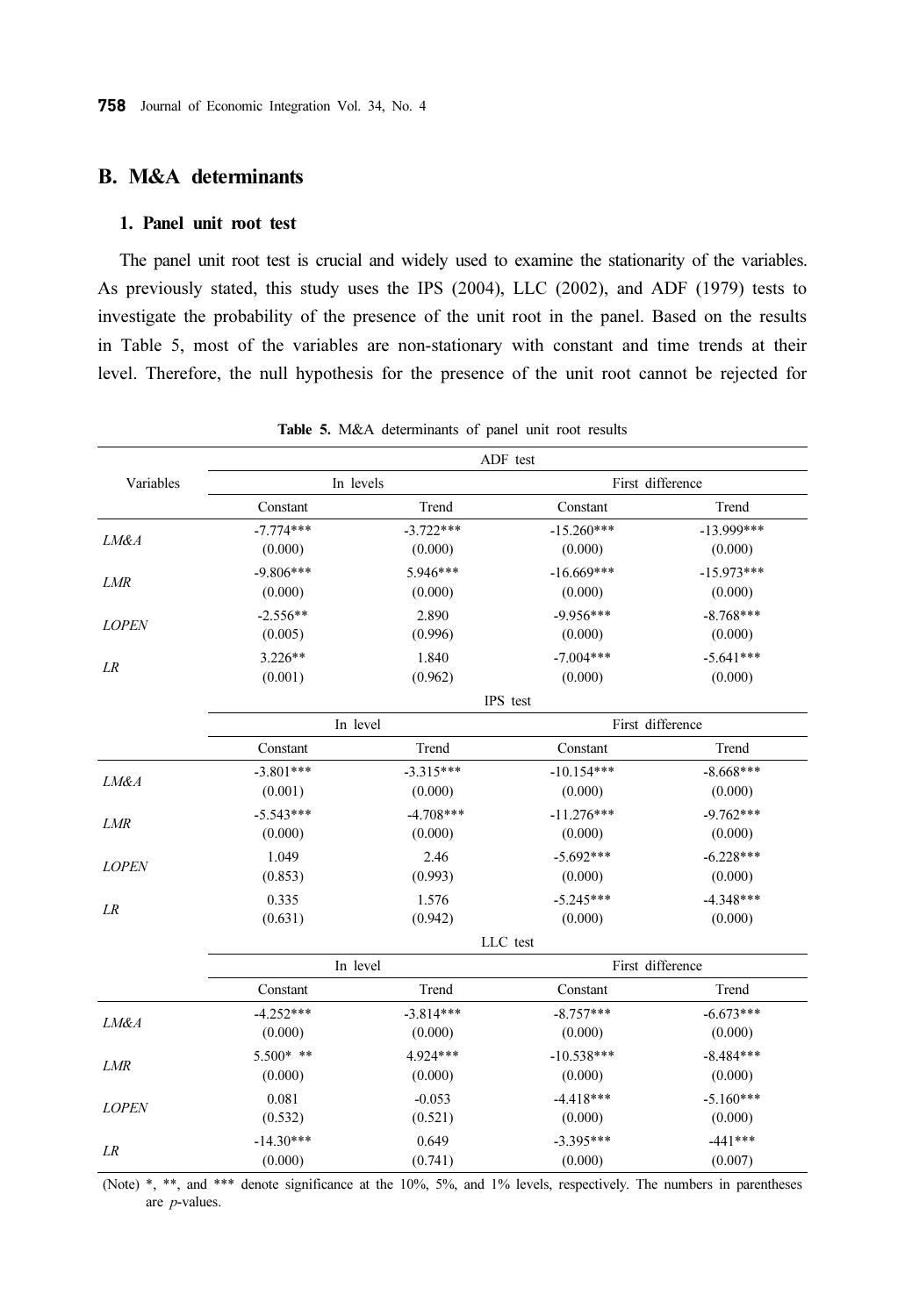all variables at their level. The results further suggest that taking the first difference removes these roots from the series and rejects the null hypothesis, implying that all series are stationary of order 1.

#### 2. Pedroni panel cointegration test

Several cointegration methods, such as Pedroni (1999, 2004), Kao (1999), and Fisher type tests, have been proposed to examine the presence of a long-run relationship in the series. As a comprehensive test, Pedroni permits multiple independent variables and proposes several tests for heterogeneous intercepts and trend coefficients across cross-sections. Table 6 displays the results.

Table 6. M&A Determinants of pedroni panel cointegration tests results (Dependent variable: M&A FDI)

| Panel Cointegration Test |                 |                     |  |  |  |
|--------------------------|-----------------|---------------------|--|--|--|
| <b>Statistics</b>        | Constant        | Constant with trend |  |  |  |
| Panel V                  | 0.760(0.223)    | $-0.908(0.181)$     |  |  |  |
| Panel rho                | $-2.32(0.010)$  | $-1.319(0.093)$     |  |  |  |
| Panel PP                 | $-5.6(0.000)$   | $-5.871(0.000)$     |  |  |  |
| Panel ADF                | $-4.701(0.000)$ | $-4.824(0.000)$     |  |  |  |
| Group rho                | $-1.533(0.062)$ | $-0.4816(0.315)$    |  |  |  |
| Group PP                 | $-6.202(0.000)$ | $-5.904(0.000)$     |  |  |  |
| Group ADF                | $-5.404(0.000)$ | $-4.996(0.000)$     |  |  |  |

(Note) The numbers in parentheses are  $p$ -values.

The majority of all seven-panel cointegration tests reject the null hypothesis of no cointegration at the 1% significance level against the alternative hypothesis of cointegration.6) Hence, sufficient evidence exists for the presence of a long-run relationship between M&A sales and its determinants in the panel.

#### 3. PMG, MG, and DFE estimation results

Initially, we consider three types of estimators: MG, PMG, and dynamic fixed effects (Table 7). According to the alternative estimates reported in Table 7, all three estimators' results suggest that MR has a negative long-run effect on M&A sales, with statistically significant coefficients present only for PMG and DFE models. However, OPEN and R have long-run positive effects on M&A for all models, whereas their coefficients are statistically significant only for the PMG estimator. Moreover, the results of the Hausman test suggest that the PMG estimator is the

<sup>6)</sup> The seven Pedroni cointegration types of the test include panel statistics of panel V, panel rho, panel pp, panel ADF (within dimension), and group panel statistics, group rho, group pp, and group ADF (between dimension).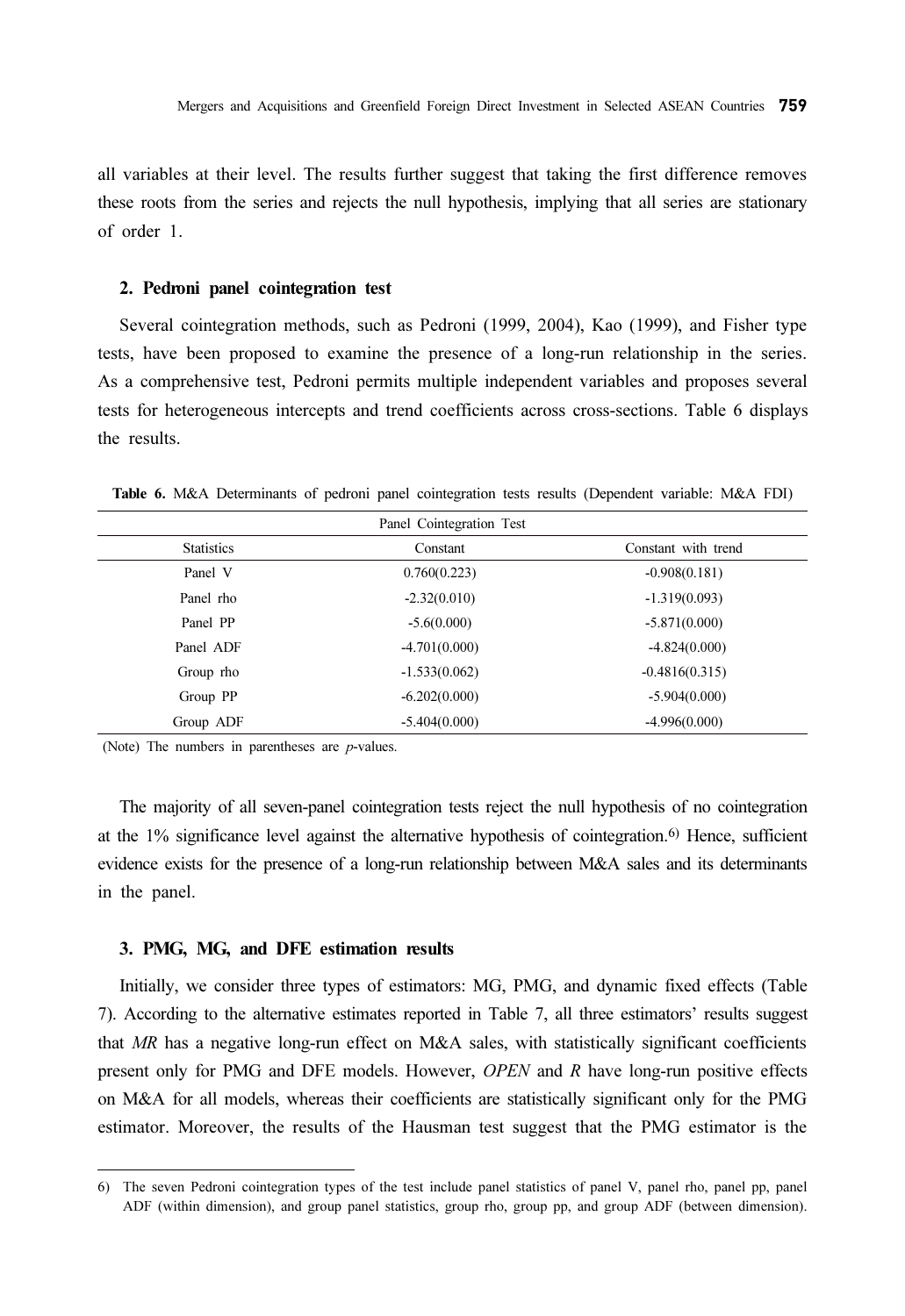most appropriate for this study. Therefore, we present our analysis based on the results of this model. The PMG estimations suggest a long-run relationship between M&A and its determinants, and all coefficients are statistically significant. Precisely, a 10% increase in GDP per capita growth (MR) leads to a 0.11% decrease in M&A sales in the ASEAN-6 countries. Moreover, with M&A, the PMG model outcomes suggest positive and significant relationships between R and OPEN. To be exact, over 1990~2016, a 1% increase in OPEN and a 5% increase in R lead to an increase of 0.55% and 0.18% in M&A sales, respectively. These results are consistent with the findings of Erel et al. (2012).

| $N = 6$<br>$T = 27$  |             |            |            |            | Obs. $= 156$<br>Average $T = 26$<br>Log Likelihood = $-93.151$ |            |  |
|----------------------|-------------|------------|------------|------------|----------------------------------------------------------------|------------|--|
| Long-run estimation  |             |            |            |            |                                                                |            |  |
|                      | Coef: (PMG) | $p$ -value | Coef: (MG) | $p$ -value | Coef: (DFE)                                                    | $p$ -value |  |
| LMR                  | $-0.111*$   | 0.074      | $-0.094$   | 0.199      | $-0.207**$                                                     | 0.002      |  |
| <b>LOPEN</b>         | $0.553***$  | 0.001      | 0.955      | 0.214      | 0.365                                                          | 0.270      |  |
| LR                   | $0.180**$   | 0.020      | 0.216      | 0.715      | 0.110                                                          | 0.586      |  |
| Short-run estimation |             |            |            |            |                                                                |            |  |
|                      | Coef: (PMG) | $p$ -value | Coef: (MG) | $p$ -value | Coef: (DFE)                                                    | $p$ -value |  |
| Speed of adjustment  | $-0.798$    | 0.000      | $-0.984$   | 0.000      | $-0.750$                                                       | 0.000      |  |
| $\triangle I$ .MR    | $-0.025$    | 0.553      | 0.012      | 0.819      | $0.061*$                                                       | 0.099      |  |
| <b>ALOPEN</b>        | 0.076       | 0.860      | $-1.181$   | 0.155      | 0.497                                                          | 0.401      |  |
| $\triangle$ LR       | $-0.354$    | 0.611      | $-0.543$   | 0.196      | $-0.308$                                                       | 0.536      |  |

Table 7. PMG, MG, and DFE estimation results, ARDL (1, 1, 1, 1) (Dependent variable: M&A)

(Note) \*, \*\*, and \*\*\* denotes significance at the 10%, 5%, and 1% levels, respectively.

### C. Greenfield determinants

#### 1. Panel unit root test

Similar to the previous model, we consider the IPS (2004), LLC (2002), and ADF (1979) tests to investigate the presence of the unit root in the panel. Based on the results for the greenfield investments model in Table 8, most variables are non-stationary with constant and time trends at their level. Therefore, the null hypothesis for the presence of the unit root cannot be rejected for most of the variables at their level. Thus, taking the first difference removes these roots from the series and rejects the null hypothesis, implying that almost all of the series are stationary of order 1.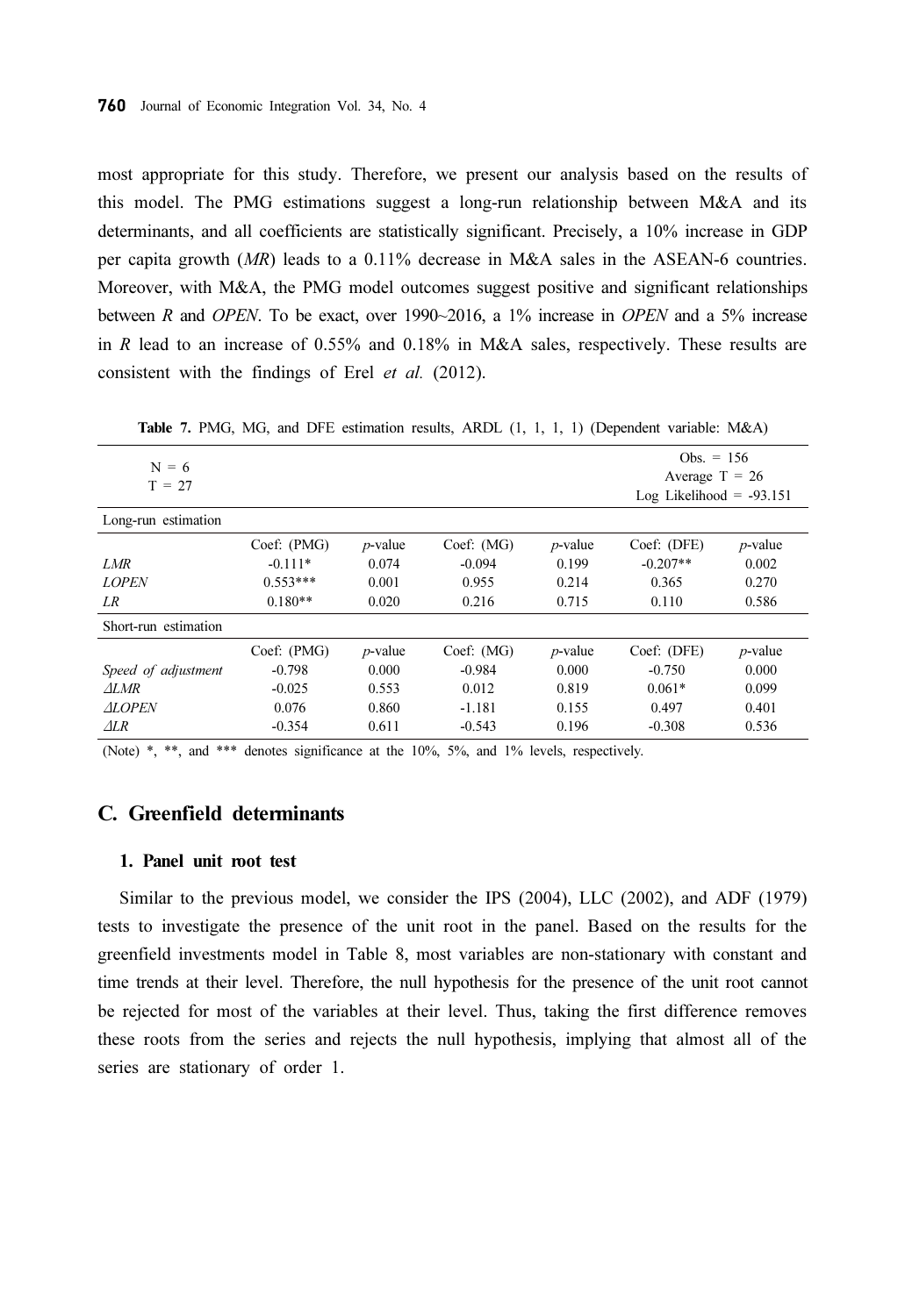|              | ADF test    |                                                                                                                        |                  |                  |  |
|--------------|-------------|------------------------------------------------------------------------------------------------------------------------|------------------|------------------|--|
| Variables    | In levels   |                                                                                                                        |                  | First difference |  |
|              | Constant    | Trend                                                                                                                  | Constant         | Trend            |  |
| LGreenfield  | $-7.170***$ | $-1.901**$                                                                                                             | $-13.277***$     | $-10.174***$     |  |
|              | (0.000)     | (0.027)                                                                                                                | (0.000)          | (0.000)          |  |
| <b>LMR</b>   | $-6.447***$ | $-1.842**$                                                                                                             | $-7.726***$      | $-5.144***$      |  |
|              | (0.000)     | (0.037)                                                                                                                | (0.000)          | (0.000)          |  |
| <b>LOPEN</b> | $-2.869***$ | 2.770                                                                                                                  | $-4.268***$      | $-5.290***$      |  |
|              | (0.001)     | (0.995)                                                                                                                | (0.000)          | (0.000)          |  |
| LR           | $3.226***$  | 1.840                                                                                                                  | $-7.004***$      | $-5.641***$      |  |
|              | (0.001)     | (0.962)                                                                                                                | (0.000)          | (0.000)          |  |
|              |             |                                                                                                                        | IPS test         |                  |  |
|              | In level    |                                                                                                                        | First difference |                  |  |
|              | Constant    | Trend                                                                                                                  | Constant         | Trend            |  |
| LGreenfield  | $-3.340***$ | $-1.624*$                                                                                                              | $-8.065***$      | $-6.256***$      |  |
|              | (0.000)     | (0.052)                                                                                                                | (0.000)          | (0.000)          |  |
| <b>LMR</b>   | $-2.947***$ | $-1.851**$                                                                                                             | $-5.866***$      | $-4.353***$      |  |
|              | (0.001)     | (0.032)                                                                                                                | (0.000)          | (0.000)          |  |
| <b>LOPEN</b> | 0.532       | 2.082                                                                                                                  | $-3.379***$      | $-4.080***$      |  |
|              | (0.702)     | (0.981)                                                                                                                | (0.000)          | (0.000)          |  |
| LR           | 0.335       | 1.576                                                                                                                  | $-5.245***$      | $-4.348***$      |  |
|              | (0.631)     |                                                                                                                        |                  |                  |  |
|              |             |                                                                                                                        |                  |                  |  |
|              | In level    |                                                                                                                        |                  |                  |  |
|              | Constant    | Trend                                                                                                                  | Constant         | Trend            |  |
| LGreenfield  | $-2.618***$ | $-1.458*$                                                                                                              | $-6.309***$      | $-4.675***$      |  |
|              | (0.004)     | (0.072)                                                                                                                | (0.000)          | (0.000)          |  |
| LMR          | $-2.206**$  | $-7.353$                                                                                                               | $-2.366***$      | $-0.337$         |  |
|              | (0.013)     | (0.140)                                                                                                                | (0.000)          | (0.367)          |  |
| <b>LOPEN</b> | $-0.483$    | $-0.739$                                                                                                               | $-0.890$         | $-0.763$         |  |
|              | (0.314)     | (0.942)<br>(0.000)<br>(0.000)<br>LLC test<br>First difference<br>(0.229)<br>(0.186)<br>(0.222)<br>$-3.395***$<br>0.649 |                  |                  |  |
| LR           | $-14.30***$ |                                                                                                                        |                  | $-2.441***$      |  |
|              | (0.000)     | (0.741)                                                                                                                | (0.000)          | (0.007)          |  |

|  |  |  | Table 8. Greenfield determinants, panel unit root results |  |  |  |  |
|--|--|--|-----------------------------------------------------------|--|--|--|--|
|--|--|--|-----------------------------------------------------------|--|--|--|--|

(Note) \*, \*\*, and \*\*\* denotes significance at the 10%, 5%, and 1% levels, respectively. The numbers in parentheses are p-values.

### 2. Pedroni panel cointegration test

To specify the long-run relationship among variables in the panel, for the greenfield investments model, we again apply the Pedroni cointegration tests. Table 9 indicates the results of these tests for constant and constant with trend. The majority of all seven-panel cointegration tests rejected the null hypothesis of no cointegration at the 1% and 5% significance levels, against the alternative hypothesis of cointegration. Hence, in the panel, adequate evidence exists for the presence of a long-run relationship between greenfield investments and its determinants.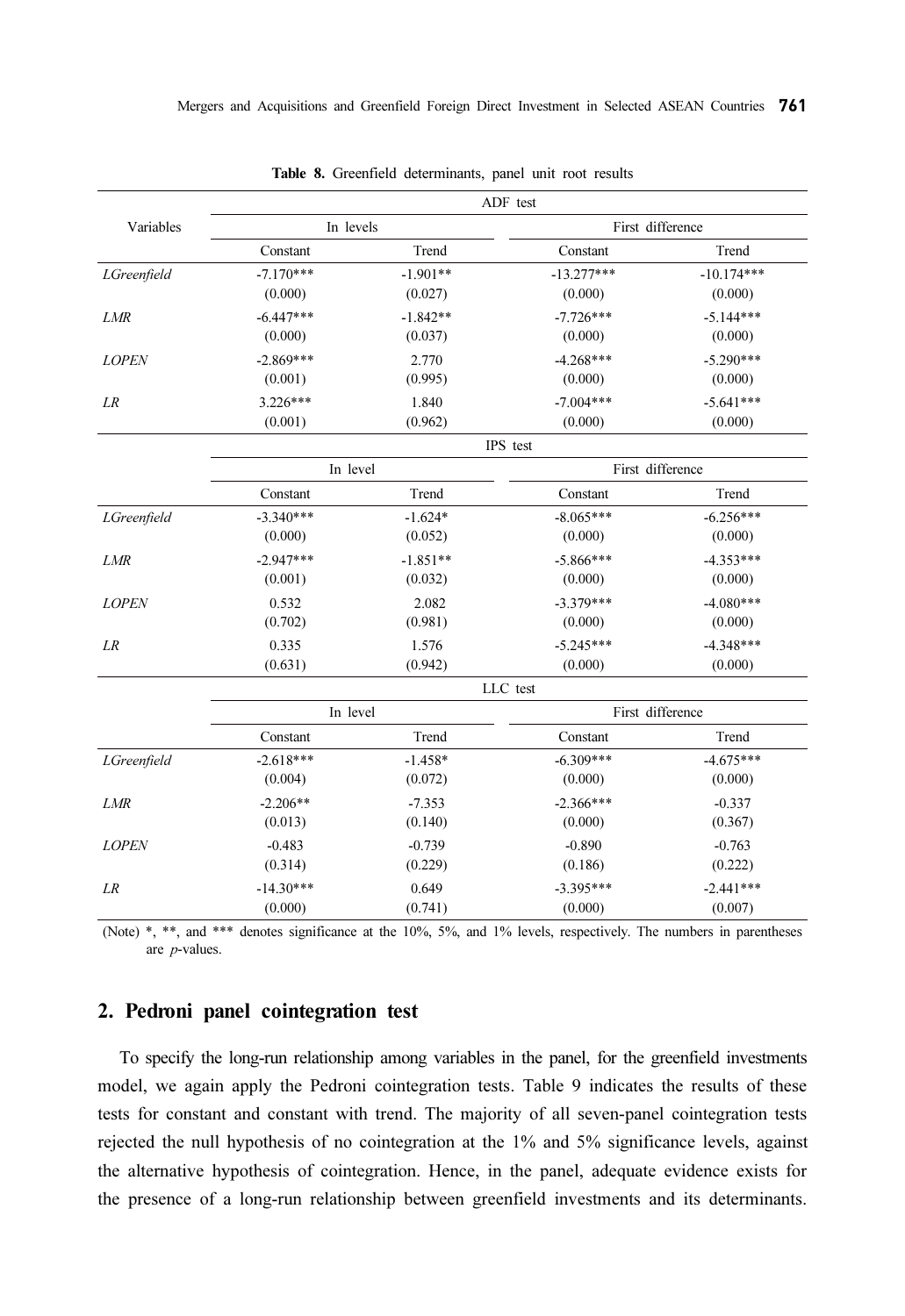| Panel Cointegration Test |                 |                     |  |  |  |  |
|--------------------------|-----------------|---------------------|--|--|--|--|
| <b>Statistics</b>        | Constant        | Constant with trend |  |  |  |  |
| Panel V                  | 0.596(0.275)    | $-0.647(0.258)$     |  |  |  |  |
| Panel rho                | $-1.963(0.024)$ | $-0.964(0.167)$     |  |  |  |  |
| Panel PP                 | $-4.217(0.000)$ | $-4.123(0.000)$     |  |  |  |  |
| Panel ADF                | $-1.821(0.034)$ | $-1.536(0.062)$     |  |  |  |  |
| Group rho                | $-1.162(0.122)$ | 0.098(0.460)        |  |  |  |  |
| Group PP                 | $-4.696(0.000)$ | $-3.851(0.000)$     |  |  |  |  |
| Group ADF                | $-1.735(0.056)$ | $-1.588(0.056)$     |  |  |  |  |

Table 9. Greenfield determinants for pedroni panel cointegration results (Dependent variable: greenfield FDI)

(Note) The numbers in parentheses are  $p$ -values.

#### 3. PMG, MG, and DFE estimation results

We consider three types of models for estimating the greenfield investments model containing MG (Pesaran and Smith 1995), PMG (Pesaran, Shin, and Smith 1995), and DFE. The specifications of the three-estimator models were explained in the previous section.

According to the alternative estimates reported in Table 10, the results of all three estimators suggest that MR has positive long-run effects on greenfield inflows, with statistically insignificant coefficients present only for the MG estimator. However, OPEN and R have long-run negative effects on greenfield inflows for PMG and DFE estimators' methods. Moreover, the results of the Hausman test suggest that the PMG estimator is the most appropriate one for the greenfield investments model. Therefore, we present our analysis based on the PMG results. The PMG

| $N = 6$<br>$T = 27$  |             |            |            | $Obs = 156$<br>Average $T = 26$<br>Log Likelihood = $-93.151$ |             |            |
|----------------------|-------------|------------|------------|---------------------------------------------------------------|-------------|------------|
| Long-run estimation  |             |            |            |                                                               |             |            |
|                      | Coef: (PMG) | $p$ -value | Coef: (MG) | $p$ -value                                                    | Coef: (DFE) | $p$ -value |
| LMR                  | $0.510***$  | 0.000      | 0.373      | 0.248                                                         | $0.342**$   | 0.003      |
| <b>LOPEN</b>         | $-0.360$    | 0.386      | 0.934      | 0.253                                                         | $-0.568$    | 0.255      |
| LR.                  | $-0.547**$  | 0.022      | $-1.146$   | 0.386                                                         | $-0.244$    | 0.427      |
| Short-run estimation |             |            |            |                                                               |             |            |
|                      | Coef: (PMG) | $p$ -value | Coef: (MG) | $p$ -value                                                    | Coef: (DFE) | $p$ -value |
| Speed of adjustment  | $-0.517$    | 0.000      | $-0.750$   | 0.000                                                         | $-0.656$    | 0.000      |
| $\triangle L1MR$     | $-0.101$    | 0.258      | $-0.035$   | 0.822                                                         | $-0.034$    | 0.722      |
| $\triangle L2MR$     | 0.015       | 0.730      | 0.007      | 0.930                                                         | 0.054       | 0.237      |
| <b>ALIOPEN</b>       | $-0.342$    | 0.644      | 0.990      | 0.362                                                         | $-0.214$    | 0.865      |
| <b>AL2OPEN</b>       | $-0.128$    | 0.830      | $-0.662$   | 0.428                                                         | $-0.310$    | 0.636      |
| $\triangle L R$      | 2.303       | 0.214      | 1.120      | 0.544                                                         | 0.933       | 0.185      |

Table 10. PMG, MG, and DFE estimation results, ARDL (1, 2, 2, 1) (Dependent variable: greenfield)

(Note) \*, \*\*, and \*\*\* denote significance at the 10%, 5%, and 1% levels, respectively. The numbers in parentheses are p-values.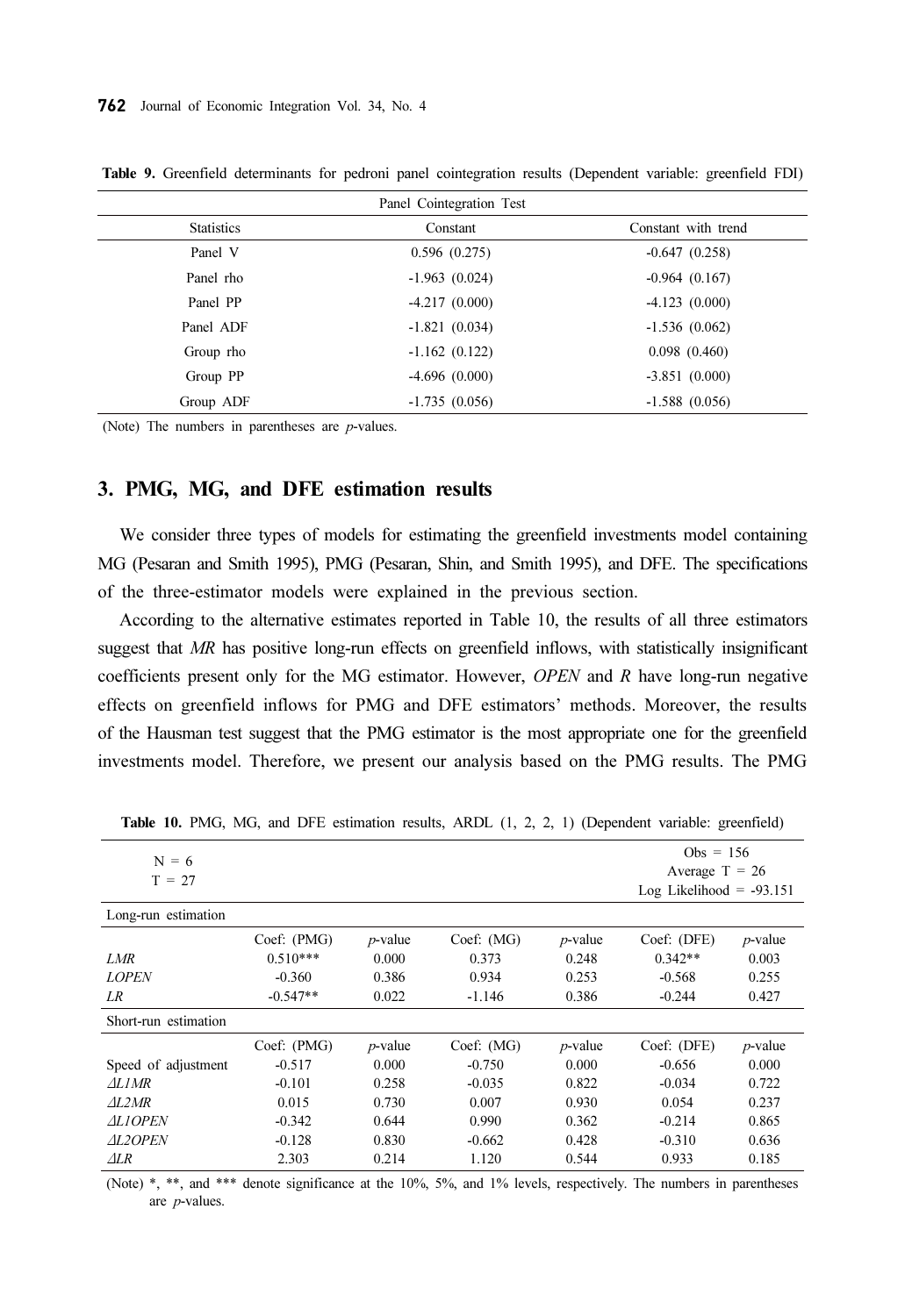estimation reports the long-run relationship between greenfield investments and its independent determinants, with all coefficients being statistically significant except for *OPEN*. Specifically, a 1% increase in MR proxied by GDP per capita growth leads to a 0.51% increase in greenfield flows to ASEAN-6 countries. Moreover, the outcomes suggest a negative and significant relationship between the exchange rate  $(R)$  and greenfield investments. Precisely, a 5% increase in R led to a 0.54% decrease in greenfield inflows during 1990~2016.

## V. Conclusions and Discussion

Despite the growth in literature on aggregate FDI determinants, sufficient studies on the determinants of FDI modes (M&A and greenfield investments) are lacking. This study seeks to answer the question of how host country-level factors, such as  $MR$ , exchange rate  $(R)$ , and trade openness (OPEN), affect MNEs' decisions to choose one entry mode over the other in the six selected ASEAN countries (ASEAN-6). This study's main finding is that the host country-level determinants have different effects on each FDI entry mode. Specifically, we found that an increase in the exchange rate  $(R)$  as a proxy of financial risk, for instance, during the Asian financial crises, has a negative association with greenfield inflows but has a positive association with M&A sales (fire-sale FDI phenomenon phenomenon). This is due to an increase in R meaning that the devaluation of the local currency, which leads to a decrease in local firms' values. Market size  $(MR)$  as proxied by GDP per capita growth was also found to have a positive association with greenfield inflows but a negative relation with M&A sales. This finding implies that when the economy is growing, local businesses will be less inclined to sell to foreign entities. Further, the magnitudes of the  $MR$  and  $R$  coefficients were greater for greenfield investments than for M&A, implying that between the two modes, greenfield inflows have stronger associations with economic growth and the exchange rate. The outcomes of this investigation also suggest that the relation between M&A sales and OPEN is positive and significant, implying that M&A sales also increase with increasing trade between ASEAN-6 and the rest of the world. However, *OPEN* had a negative and weak association with greenfield investments. The possible interpretation is that M&A is export-oriented FDI and increasing trade in the ASEAN-6 motivates companies to choose to undertake M&A. However, greenfield investments represent market-seeking FDI, and any increase in OPEN confronts them with more competitors as importers of goods to the region, which then leads to less greenfield inflow. The ASEAN governments should focus on policies that make economic fundamentals stronger and create financial stability for attracting more greenfield FDI. Moreover, the trade expansion policy can enhance M&A sales to compensate for the lack of greenfield inflows, especially during the economic crises.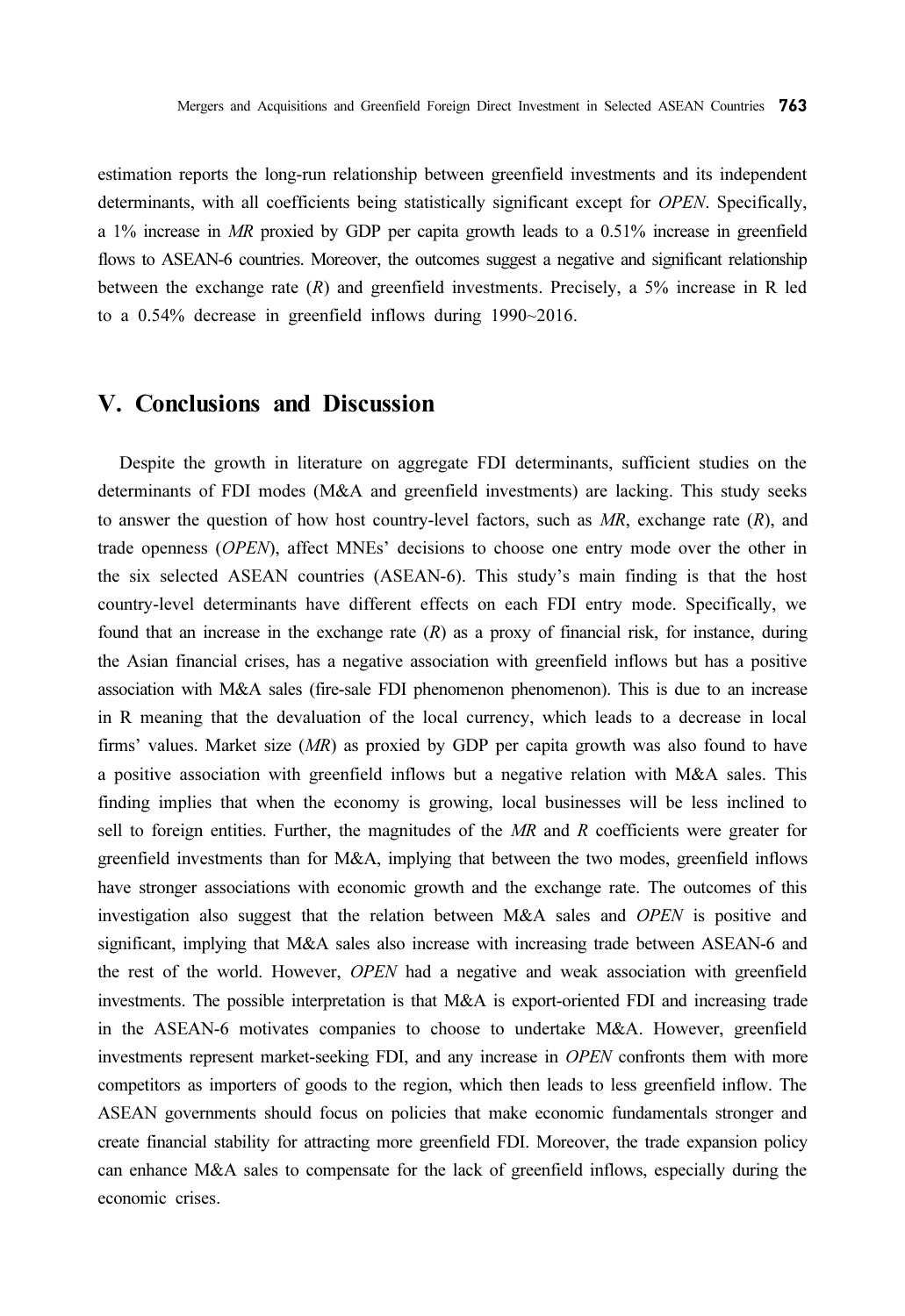# References

- Alfaro, L., Chanda, A., Kalemli-Ozcan, S., and Sayek, S. (2004). "FDI and economic growth: The role of local financial markets." Journal of international economics, 64, no. 1, 89-112.
- Aliyu, A. J., & Ismail, N. W. (2015). "Foreign direct investment and pollution haven: does energy consumption matter in African countries?." International Journal of Economics and Management, 9(2015): 21-23.
- Attiaoui, I., Toumi, H., Ammouri, B., and Gargouri, I. (2017). "Causality links among renewable energy consumption, CO 2 emissions, and economic growth in Africa: Evidence from a panel ARDL-PMG approach." Environmental science and pollution research, 24, no. 14, 13036-13048.
- Blomstrom, M., and Lipsey, R. E. (1986). Firm size and foreign direct investment: National Bureau of Economic Research Cambridge, Mass., USA.
- Blonigen, B. A. (2005). "A review of the empirical literature on FDI determinants." Atlantic economic journal, 33, no. 4, 383-403.
- Byun, H.-S., Lee, H.-H., and Park, C.-Y. (2012). "Assessing factors affecting M&As versus Greenfield FDI in emerging countries." Asian Development Bank Economics Working Paper Series(293).
- Calderón, C., Loayza, N., and Servén, L. (2004). Greenfield foreign direct investment and mergers and acquisitions: Feedback and macroeconomic effects: The World Bank.
- Chayawisan, N. (2015). "Interaction between domestic and foreign direct investment in Thailand." Journal of economics, management & trade, 1-6.
- Chen, K. M., Rau, H. H., and Lin, C. C. (2006). "The impact of exchange rate movements on foreign direct investment: Market-oriented versus cost-oriented." The developing economies, 44, no. 3, 269-287.
- Demirhan, E., and Masca, M. (2008). "Determinants of foreign direct investment flows to developing countries: a cross-sectional analysis." Prague economic papers, 4, no. 4, 356-369.
- Dikova, D., and Van Witteloostuijn, A. (2007). "Foreign direct investment mode choice: entry and establishment modes in transition economies." Journal of international business studies, 38, no. 6, 1013-1033.
- Dunning, J. H. (1977). "Trade, location of economic activity and the MNE: A search for an eclectic approach." The international allocation of economic activity (pp. 395-418): Springer.
- Dunning, J. H. (2000). "The eclectic paradigm as an envelope for economic and business theories of MNE activity." International business review, 9, no. 2, 163-190.
- Erel, I., Liao, R. C., and Weisbach, M. S. (2012). "Determinants of cross-border mergers and acquisitions." The journal of finance, 67, no. 3, 1045-1082.
- Faeth, I. (2009). "Determinants of foreign direct investment-a tale of nine theoretical models." Journal of economic surveys, 23, no. 1, 165-196.
- Harms, P., and Méon, P. G. (2011). An FDI is an FDI is an FDI? The growth effects of greenfield investment and mergers and acquisitions in developing countries (No. 11.10). Working Paper, Study Center Gerzensee.
- Jouini, J. (2015). "Linkage between international trade and economic growth in GCC countries: Empirical evidence from PMG estimation approach." The journal of international trade & economic development, 24, no. 3, 341-372.